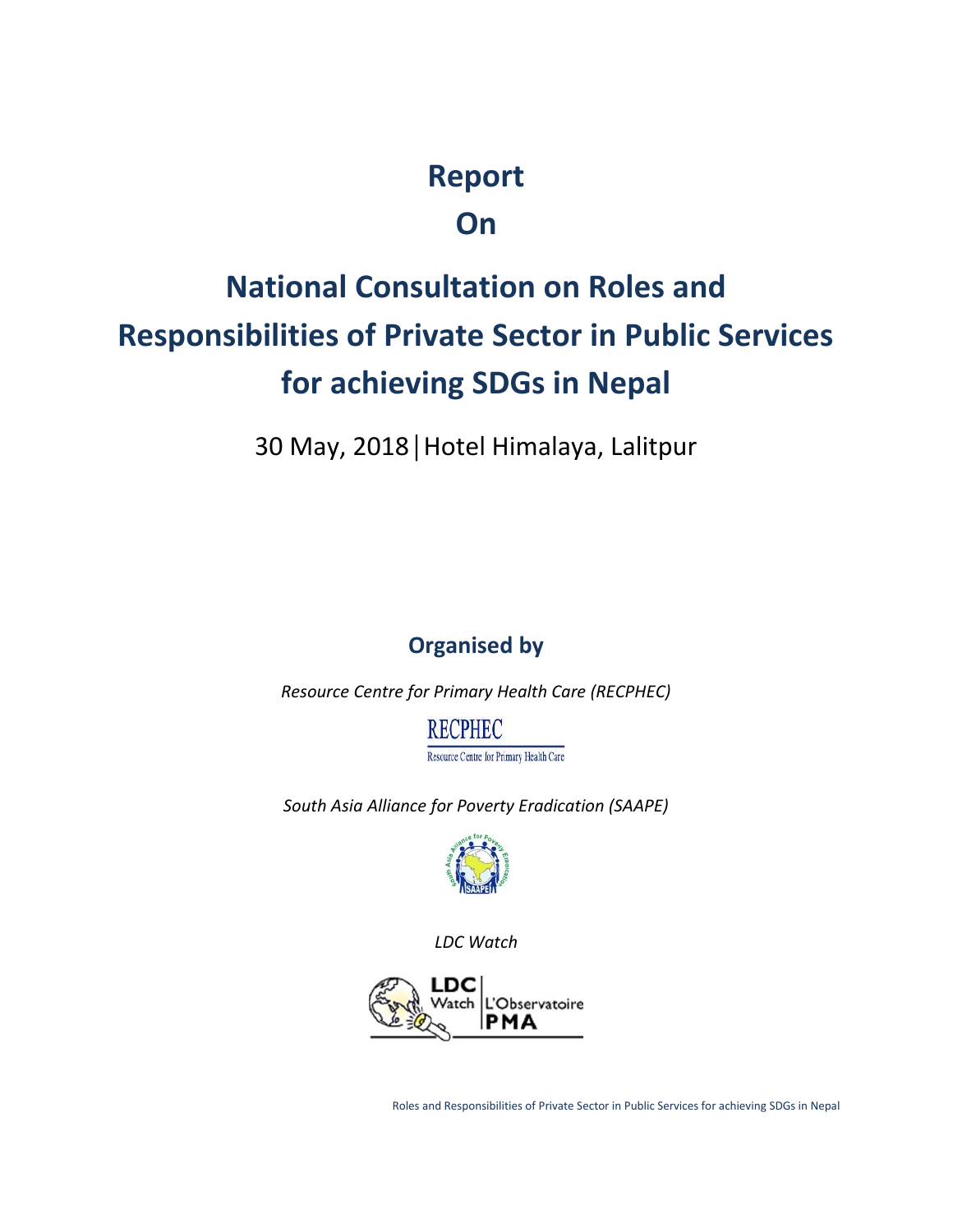#### **Background**

The Sustainable Development Goals (SDGs), set by the United Nations, was adopted by heads of States and governments of more than 150 countries in 2015. Nepal, as a country has also committed to the SDGs, and has been aligning its plans, policies and programmes in accordance with the SDGs. Nepal has already formulated its national plans of action for achieving SDGs by 2030. It has also introduced SDG coding into its budgeting processes since FY 2016/17. It is the primary responsibility of governments to attain the SDGs, but major stakeholders – among which private sector is an important one – play a vital part in providing support. Private sectors can take a shared responsibility for achieving a better world by committing to sustainable development and upholding their responsibility to people and the planet. The UN Global Compact has derived Ten Principles<sup>1</sup>, based on human rights, labour, environment and anticorruption that guide companies to do business responsibly and take strategic actions to advance broader societal goals, such as the UN Sustainable Development Goals.

The Constitution of Nepal has set the principle for a three-pillar economy, comprising of State, cooperatives and private sector, for achieving equitable development in Nepal. In line with this, the Government of Nepal has recognised private sector as one of the important contributors towards achieving the SDGs. It is estimated that Nepal needs an average annual investment of around NPR 1.77 trillion to meet the SDGs by 2030, or nearly 49 percent of Gross Domestic Product (GDP) over the entire duration of the SDGs. It would be much difficult to generate such large amount of financing by government alone and has to be complemented by investments from the private sector and Official Development Assistance (ODA) from development partners. Private sector has a role to play in contributing finance, technology, and innovation to accelerate the attainment of the agreed global goals.

Recognising the joint responsibility of the public, private and civil society organisations (CSOs), for the effective implementation of the SDGs, the National Planning Commission had recently organised a two day regional workshop on Public Private Partnership (PPP) in Bharatpur with the aim to share and disseminate the PPP Policy – 2072 with the private sector entrepreneurs and investors, newly elected

Principle 5: the effective abolition of child labour; and

**Environment**

**Anti-Corruption**

**<sup>1</sup>Human Rights**

Principle 1: Businesses should support and respect the protection of internationally proclaimed human rights; and

Principle 2: make sure that they are not complicit in human rights abuses.

**Labour**

Principle 3: Businesses should uphold the freedom of association and the effective recognition of the right to collective bargaining;

Principle 4: the elimination of all forms of forced and compulsory labour;

Principle 6: the elimination of discrimination in respect of employment and occupation.

Principle 7: Businesses should support a precautionary approach to environmental challenges;

Principle 8: undertake initiatives to promote greater environmental responsibility; and

Principle 9: encourage the development and diffusion of environmentally friendly technologies.

Principle 10: Businesses should work against corruption in all its forms, including extortion and bribery.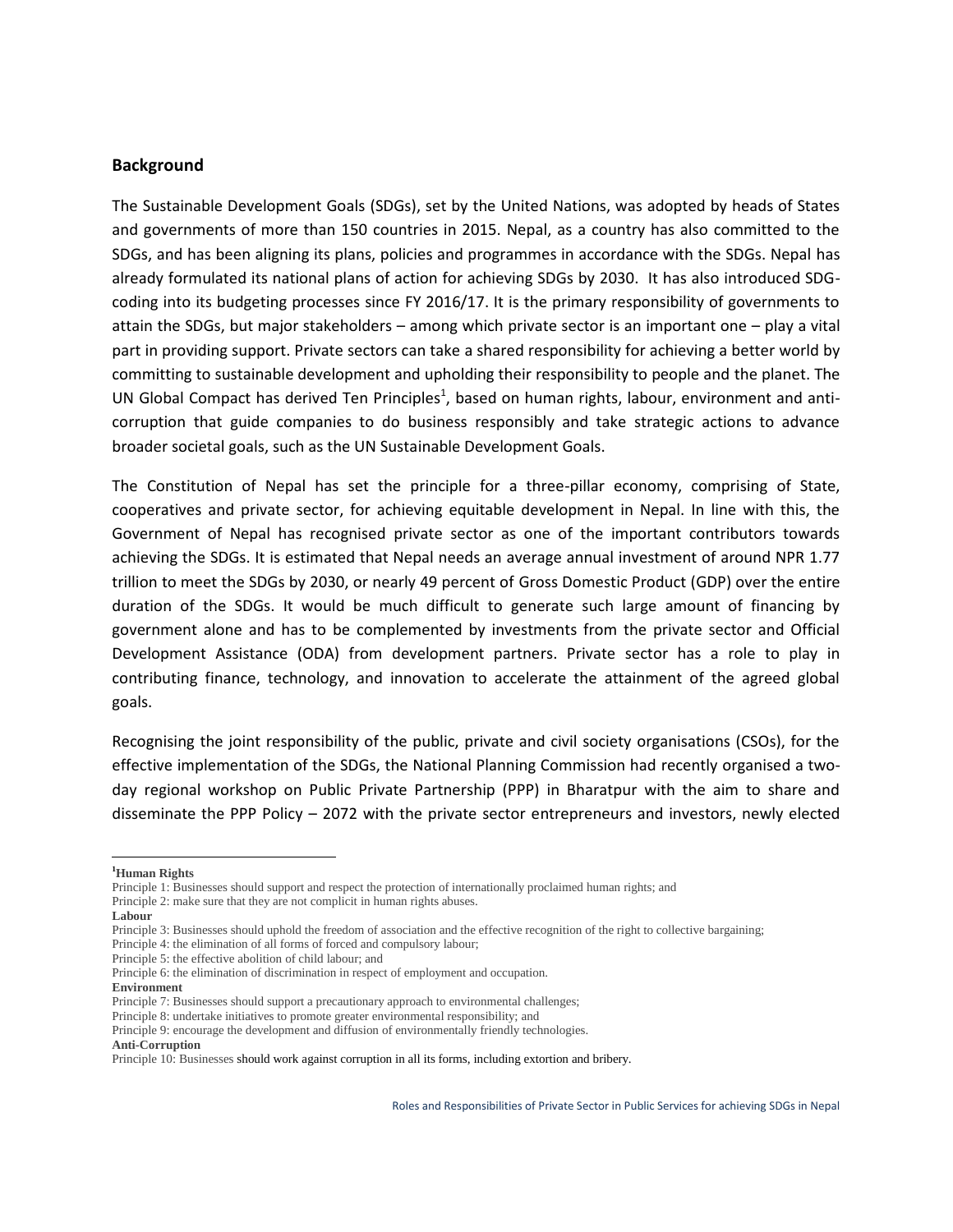local leaders of municipalities, and the district level government officials. It is believed that the workshop contributed to orient various stakeholders about the importance of PPP to invest and facilitate infrastructure development and management and to create a group of critical mass to further raise awareness of the policy to the general people. To support the 2030 Agenda, the business community of Nepal has also been initiating a number of programmes and the newly formed Nepal Business Coalition for the SDGs is one of the collective initiatives in this regard. Meanwhile, Nepal's civil society has also established an SDG Discussion Forum, which has identified 23 constituencies and 19 thematic areas for partnership and for the implementation of the SDGs.

The National Consultation on **Roles and Responsibilities of Private Sector in Public Services for Achieving SDGs in Nepal** was built on to these above mentioned programmes, and focused particularly on public services, such as health, education, water and sanitation, energy, food, and transportation sectors. It aimed at holding meaningful discussions on the ways to have a fruitful cooperation among the government, CSOs and private sector for the quality and timely delivery of public services in line with the relevant SDGs 3, 4, 6, 7, 8, 9 with an emphasis on SDG17<sup>2</sup> that stresses on the need for revitalised partnership among the governments, civil society, private sector, the United Nations system and other actors for mobilising all available resources.

The Objectives of Consultation are:

- 1. Deliberate on the ways to accelerate the Public-Private-People's Partnership in delivering public services putting "people" at a central stage;
- 2. Identify the possible areas and modes of cooperation between the government and the private sector to effectively deliver public services in line with the SDGs; and
- 3. Explore the role of private sector in aligning its business activities and Corporate Social Responsibility (CSR) with the SDG.

This National Consultation was organized on May 30, 2018 with joint effort from Resource Centre for Primary Health Care (RECPHEC), LDC Watch and South Asia Alliance for Poverty Eradication (SAAPE). The programme was participated by 66 persons (Male = 45, Female = 21) representing government, private sector, consumer forums, civil society organisations and media.

#### **Opening Session**

The Opening Session comprised of Honourable Vice Chairperson of National Planning Commission Prof. Dr. Puspa Raj Kadel as Chief Guest, Global Coordinator of LDC Watch Mr. Gauri Pradhan as a Keynote

 ${}^{2}$ SDG 3: Good Health and Well-being

SDG 4 : Quality Education

SDG 6 : Clean Water and Sanitation

SDG 7 : Affordable and Clean Energy

SDG 8 : Decent Work and Economic Growth

SDG 9 : Industry, Innovation and Infrastructure

SDG 17 : Partnerships to achieve the Goal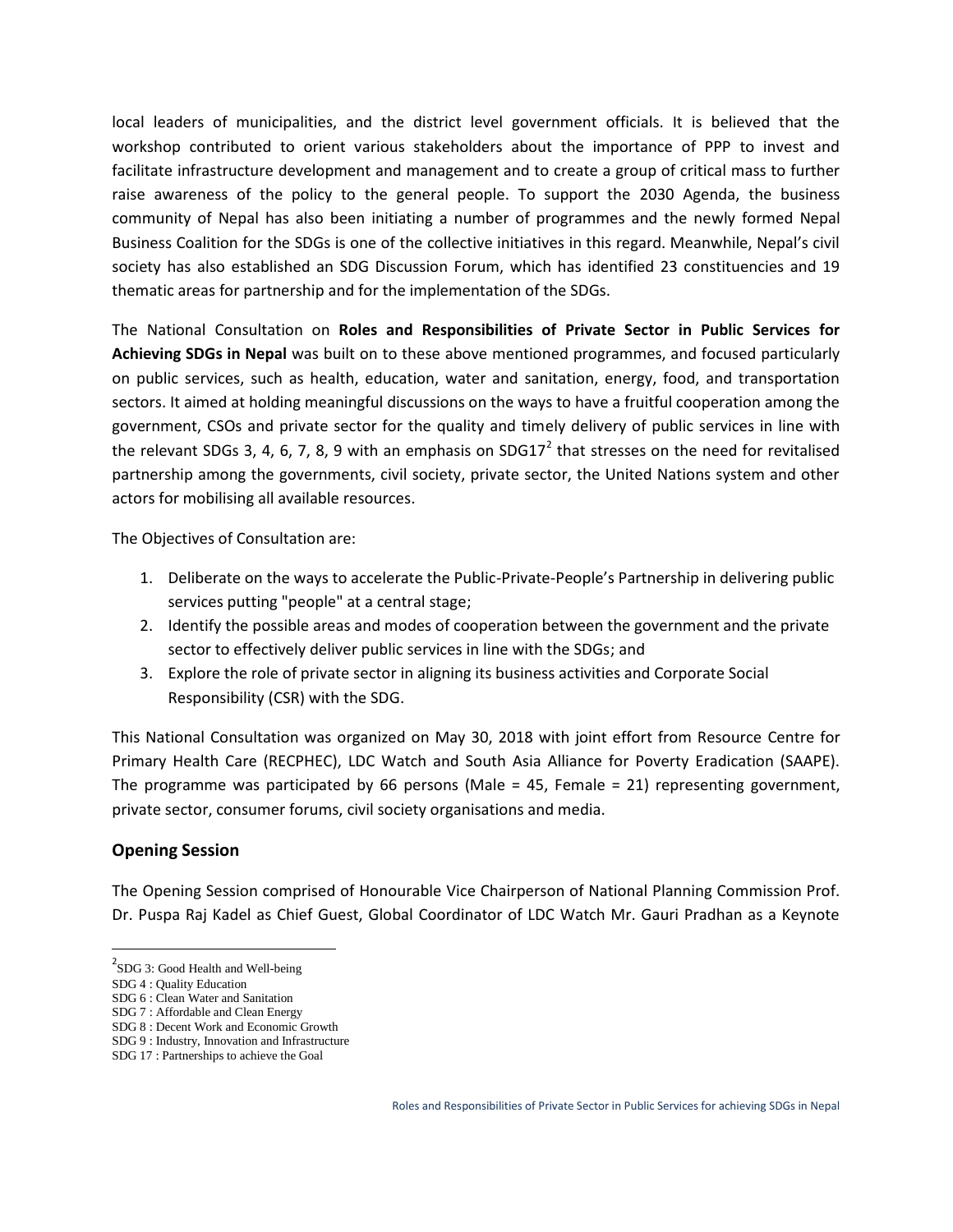Speaker, and Country Director of Water Aid Nepal Ms. Tripti Rai as a Guest Speaker. The Session was chaired by Mr. Shanta Lall Mulmi, Executive Director of Resource Centre for Primary health Care (RECPHEC). After a short introduction by participants, Mr. Shanta Lall Mulmi highlighted the objectives of the Consultation. Mr. Mulmi shared that while civil society has played significant role in promoting SDG agenda in Nepal, the engagement of private sector in shaping Nepal's development area including health, education, transportation, agriculture, drinking water is vital. He stressed that although it is the primary responsibility of the government to attain the SDGs, major stakeholders such as private sector should play an important supportive role. Private sectors can take shared responsibility for achieving a better world by committing to sustainable development and upholding their responsibility to people and the planet. Further he mentioned that the Consultation among related stakeholders will provide an opportunity to discuss and understand the role of private sector in public services in addressing SDGs in Nepal closely. He raised the issue of the need for more Public Private Partnership (PPP) and highlighted the importance of keeping people at the centre during the process, and suggested an alternative: Public Private People's Partnership (PPPP). He also shared that the discussion will be helpful in forming a roadmap towards the achievement of 2030 Agenda and added that based on the consultation a declaration will be prepared which will be used as a supportive document for participation and preparation of the position of the country in the upcoming United Nations High Level Political Forum on Sustainable Development, to be held from 9 to 18 July, 2018 in the United Nations Headquarters.

## *Key Note Speech by Gauri Pradhan, Global Coordinator, LDC Watch and Former National Human Rights Commissioner*

Gauri Pradhan, Global Coordinator of LDC Watch, introduced the 2030 Agenda for Sustainable Development, with its 17 global goals and 169 targets, as sets of comprehensive agenda with focus on social sectors, economic development, and climate actions, going beyond its predecessor Millennium Development Goals (MDGs), which had more focus on social development. It encompasses the broad areas of people, planet, prosperity, peace, and partnership, commonly called the 5Ps. Further, he highlighted that the Sustainable Development Goals (SDGs) have a special reference to Least Developed Countries (LDCs) such as Nepal, with the motto "Leaving no one behind."

Mr. Pradhan stated that Nepal has committed towards achieving the SDGs. Government of Nepal has already formulated national strategic plans of action and begun to align its planning and budgeting processes with the SDGs. However, he cautioned that the global goals are yet to be localised to provincial and municipal or village council levels following the new federal system. With the political transition coming to an end andthe long-awaited stability ahead of us, he emphasised that the government should now focus on achieving the SDGs byforging partnership among the three pillars of economy: state, private sector, and cooperatives.On this, the SDG Target 17.17 states, "Encourage and promote effective public, public-private and civil society partnerships, building on the experience and resourcing strategies of partnerships."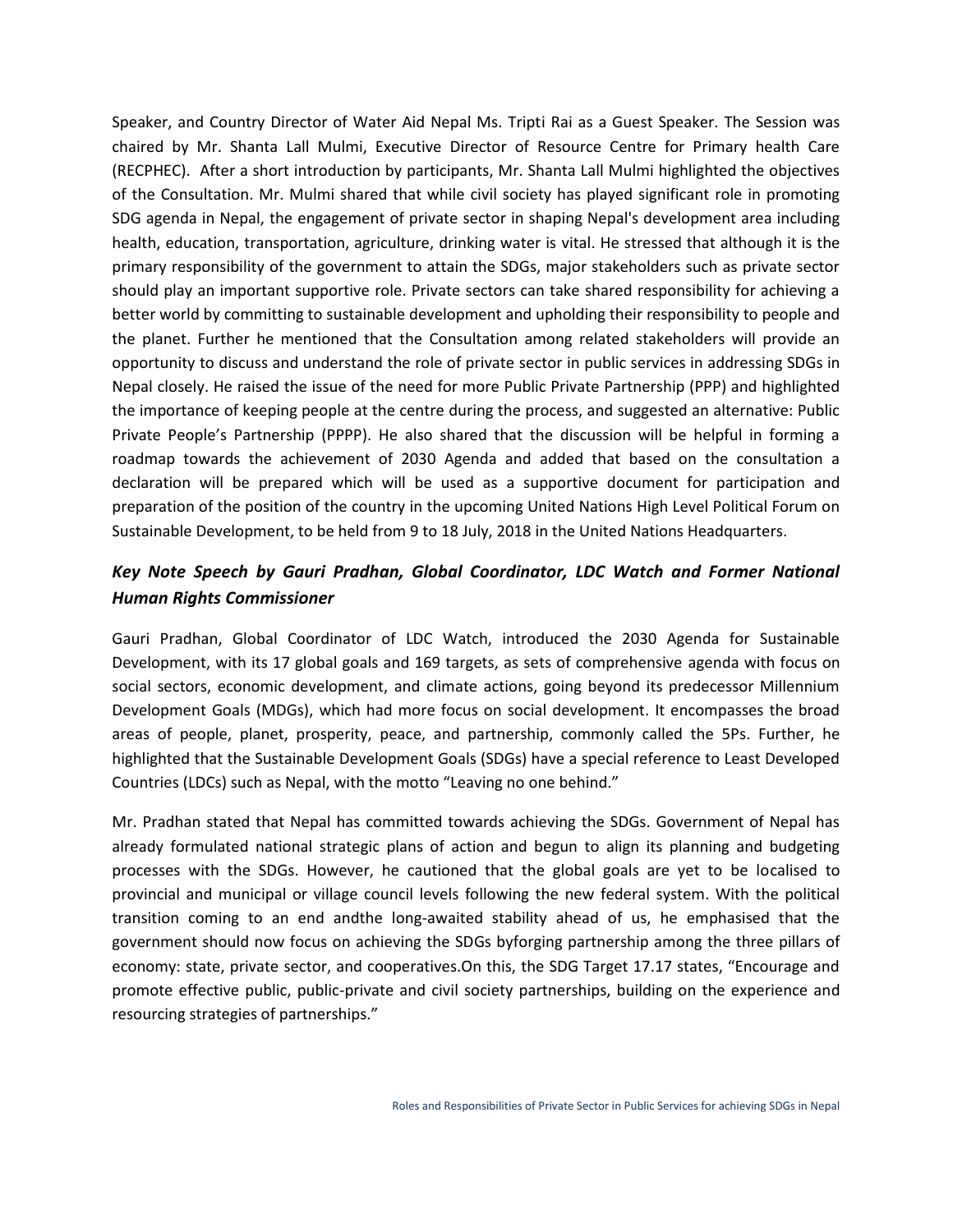Mr. Pradhan also cited Vision 2030 of Nepal. According to National Planning Commission, an apex advisory body to the Government of Nepal, "Nepal needs to grow at a rate of over 7-8% of GDP in the next two decades in order usher in prosperity for its people and ensure sustained economic growth by 2030." In this context, he urged the government to adhere to the principles of sustainability, competitiveness, and fairness while pursuing economic growth. Economic growth should follow three dimensions: generating prosperity, sharing prosperity, and sustaining prosperity in a systematic way.

Private sector has a greater role to play in complementing the efforts of the State in achieving the SDGs. Mr. Pradhan elaborated on three roles of private sector in achieving the SDGs: business role, financing role, and implementation role. Businesses have the potential to solve the existing public service challenges through innovation and bring down the cost of accessing public services. It also needs to be realised that it is in the self-interest of the businesses as well to achieve the SDGs. Businesses cannot prosper in a world of inequality, poverty and climate change.

Mr. Pradhan shed light on the financing gap for Nepal to achieve the SDGs. Annually, around Rs 1.77 trillion, which accounts for about 42 to 54 per cent of annual GDP, is to be invested over the period 2016-2030 in order to meet the SDGs in Nepal. The public sector is expected to shoulder about 55 per cent (Rs 937.5 billion annually) of the SDG investment requirements with focus on sectors like poverty reduction, agriculture, health, education, gender, water and sanitation, transport infrastructure, climate action, and governance. In other sectors, mainly industry, energy, physical infrastructure, and housing, the private sector is expected to make most of the necessary investments. It is estimated that the sector should contribute nearly three-fifths of the investment needs in tourism, industrial and transport infrastructure. The private sector is expected to contribute around Rs 382 billion annually, 21.58 per cent of total investment requirement, to achieve the SDGs. Financing gap of the SDG investment requirement is estimated to be range from nine per cent of Gross Domestic Production (GDP) in the period 2016-2019 to a high of 15 per cent in the period 2025-2030.Financing gap in the public sectors, including water and sanitation, energy, transport, industrial and urban infrastructure is estimated to be 58 per cent of the total financing gap while the social sectors such as poverty, health, education and gender share 31 per cent of the total financing gap. Meanwhile, the households, the cooperatives and the non-governmental organisations (NGOs) are expected to shoulder around annual investment of Rs 88.5 billion, Rs 25 billion, and Rs 20 billion respectively out of total requirement of Rs 1,770 billion.<sup>3</sup> Meanwhile, the  $14^{\text{th}}$  periodic plan (FY 2073/74 – 2075/76) states that the private sector is expected to invest 1,327 billion (54.7 per cent of the total investment requirement) over the three-year period to achieve the targeted 7.2 per cent economic growth $^4$ .

Private sector also has an implementation role to play in pursuing the SDGs. Mr. Pradhan urged the private sector to internalise SDGs into its business processes. He also called on businesses to be accountable and transparent, and conduct responsible business practices respecting the fundamental

<sup>&</sup>lt;sup>3</sup>Sustainable Development Goals Status and Roadmap: 2016-2030, National Planning Commission

 $4$ Approach Paper, Fourteenth periodic plan (FY 2073/74 – 2075/76), National Planning Commission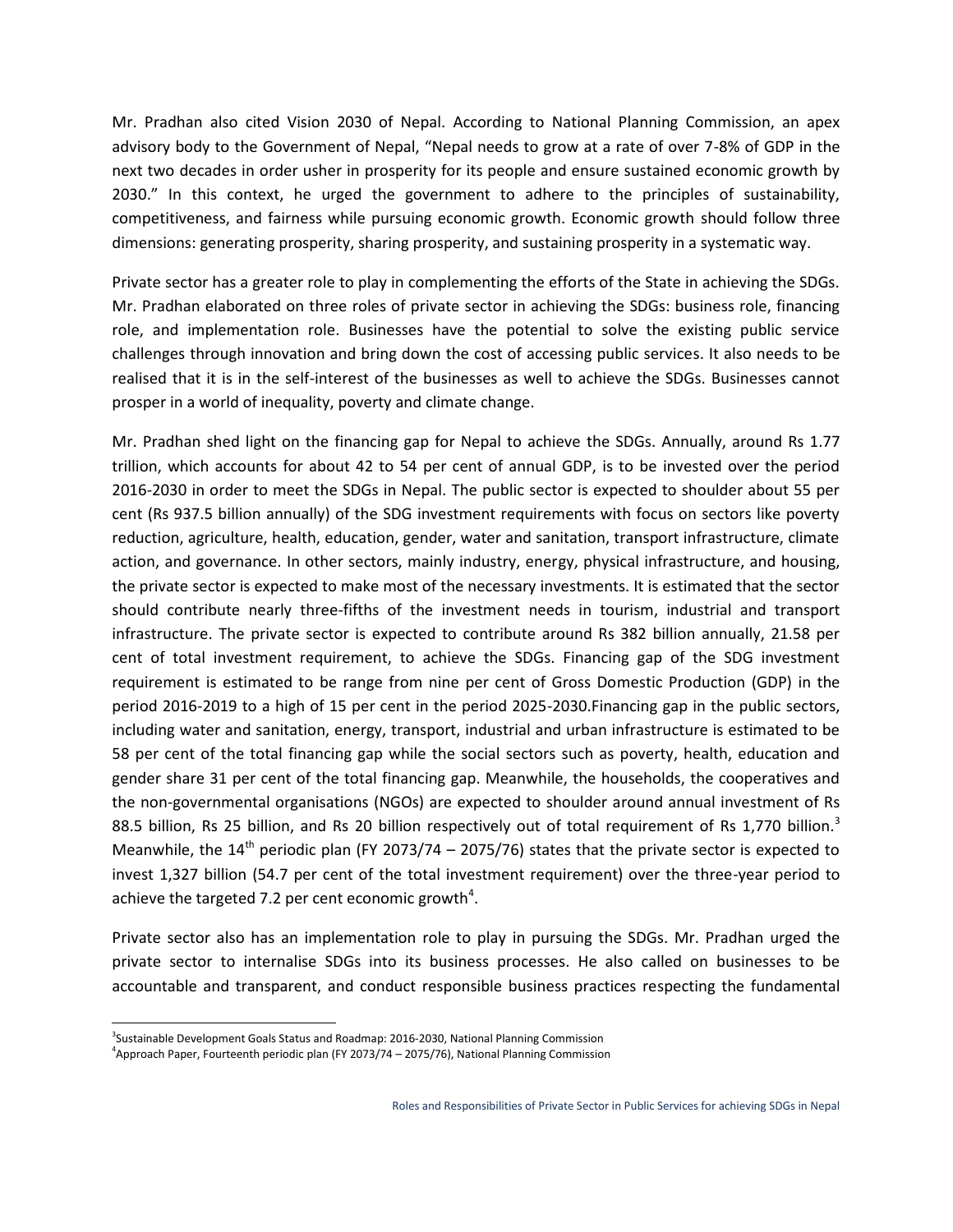rights of citizens enshrined in the Constitution and aligning with the UN Global Compact's ten principles based on human rights, labour, environment, and anti-corruption. They should not consider all-in-all profit but should also perform their duty of providing quality products and services to the consumers at affordable cost. He further asked the private sector to align its Corporate Social Responsibility (CSR) activities to SDGs striking a correct balance between profit, people and planet.

Mr. Pradhan urged the government to create conducive environment for private sectors to invest. The government should enact favourable laws for Public-Private-Partnership (PPP) and setup required mechanisms to attract private investments in public services. He also highlighted the monitoring and regulatory role of the State through the enforcement of responsible business practices keeping people at the centre, and guarantee of economics justice and social inclusion.

On behalf of civil society, Mr. Pradhan stated that civil society supports the localisation of SDGs. Nepal's civil society has established an SDG Discussion Forum, which has identified 23 constituencies and 19 thematic areas for partnership and for the implementation of the SDGs. Civil society would help to create a more balanced playing field at national and sub-national levels based on UN Guiding Principles on Business and Human Rights. There is a need to explore potential partnership between the State, private sector, and civil society for materialising SDGs into reality.

In the international development paradigm, Nepal is most likely to be recommended for graduation from LDC category into developing country in 2024. The government has further planned to uplift Nepal into a middle income country by 2030. In this context, the SDGs should be pursued in coherence with the LDC-specific Istanbul Programme of Action (IPoA) and the focus should be on making the process of graduation smooth, sustainable and irreversible. He also urged the National Planning Commission of Nepal to prepare a sustainable graduation plan in such a way that Nepal will never reverse into the LDC category again in future. This is only possible if there is a trust-worthy and sustainable partnership between public-private and people in a real sense.

In the end, Mr. Pradhan provided the analogy of the development path followed by small Nordic nations. These countries emphasised education, science, and basic public services, and ensured that no one is left behind in accessing many economic forms of social protection. Wealth was created through vigorous private sectors under the watchful regulatory eye of the state. He suggested similar development path for Nepal too. He reiterated the need for partnership between the government, private sector, cooperatives, and private sector in accordance with SDG17 for economically viable, environmental friendly and socially respectable investments for achieving the overall SDGs.

#### *Tripti Rai, Country Director of Water Aid Nepal*

Ms. Tripti Rai, Country Director of Water Aid Nepal, in her remarks, shared that Water Aid has been working in the area of Water Sanitation and Hygiene (WASH) for the past three decades. She shared that SDG 6 deals with water, sanitation and hygiene, and highlighted on the importance of making these essentials accessible to people all around the country. She informed that the country met the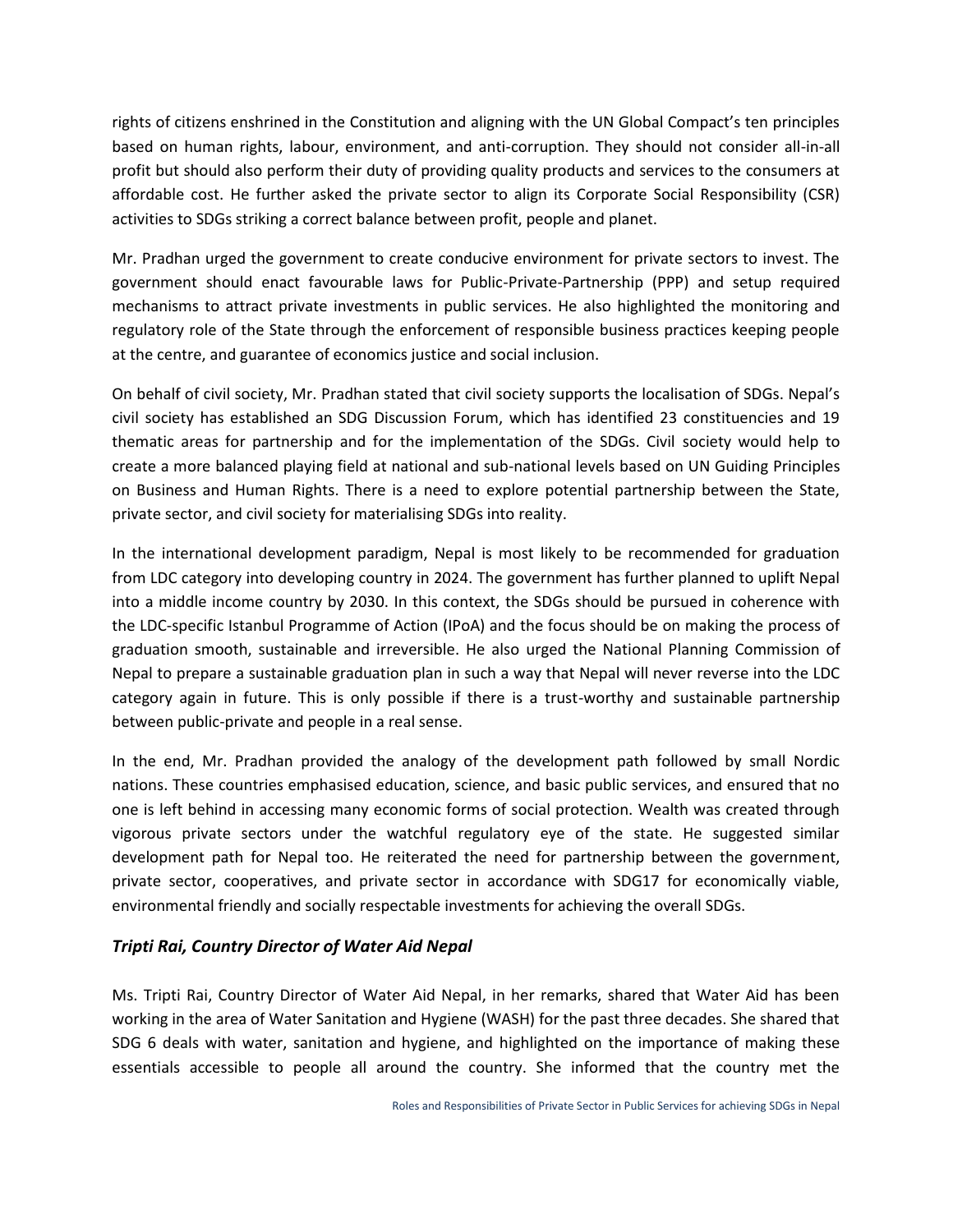Millennium Development Goal (MDG) target on water, sanitation and hygiene. She stated that there is, however, a drop in coverage. Around 87 per cent of people have access to water, sanitation and hygiene, but the coverage is less than 30 per cent.

Ms. Rai acknowledged the role of private sector in public services in ensuring SDG implementation and urged it to support the state in reaching the unreached. There is a need for more knowledge discussion as this, she said referring to the Consultation. While the private sectors can help in scaling up different development areas, she pointed out that there should be sustainable approach regarding improving and maintaining water and sanitation facilities. Further, she emphasized on the need of having quality policy and regulatory framework in the new federal structure such that Water Aid can work collectively with private sectors and other stakeholders to improve WASH benefitting all, especially poor families. Additionally she shared that while collaborating, the private sector should bring in technical skills and knowledge as well as mutual accountability. "We can learn a lot from the expertise of private sector," she claimed.

She mentioned that when private sectors involve in public service delivery, it needs to be profitable but also equitable and affordable adhering to human rights principles. Giving example of the contamination in bottled water despite consumers paying high for it, she emphasised the importance of regulation to meet the consumer right and human right standards along with SDGs. In the end, she suggested that making corporate social responsibility (CSR) long-term and sustainable can be one of the ways to find the correct balance.

## *Chief Guest Honourable Vice Chairman of National Planning Commission Prof. Dr. Puspa Raj Kadel*

Prof. Dr. Puspa Raj Kadel, Vice Chairman of National Planning Commission (NPC), shared that achieving the SDGs is a big challenge for country like Nepal that have limited resources, knowledge/skills and access to technology. He stated that the annual requirement of 1.7 trillion rupees to meet the SDGs cannot be met by the government alone but has to be complemented by non-state actors, including private sector, cooperatives, community, non-governmental organisations (NGOs), international non governmental organisations (INGOs), and development partners. He added that one of the major challenges is also to mainstream the SDG agenda into the provincial and local level planning as these new levels of government are in their initial stages of functioning. Hence, he called on private sectors, civil society organizations and development partners to support the government to achieve the SDGs.

He recalled history when the various stages of political struggles and long transition period prevented the State from functioning as expected. During the period, there was also compulsion among the private sectors to make only short-term investments. He expressed his optimism that the country has now got a stable government which could finally focus on economic development. With the new wave of stability and prosperity after the end of political transition, he urged the private sector to invest in long-term projects. Meanwhile, National Planning Commission, unlike in the past, would be able to serve full term and provide valuable policy guidance to the government.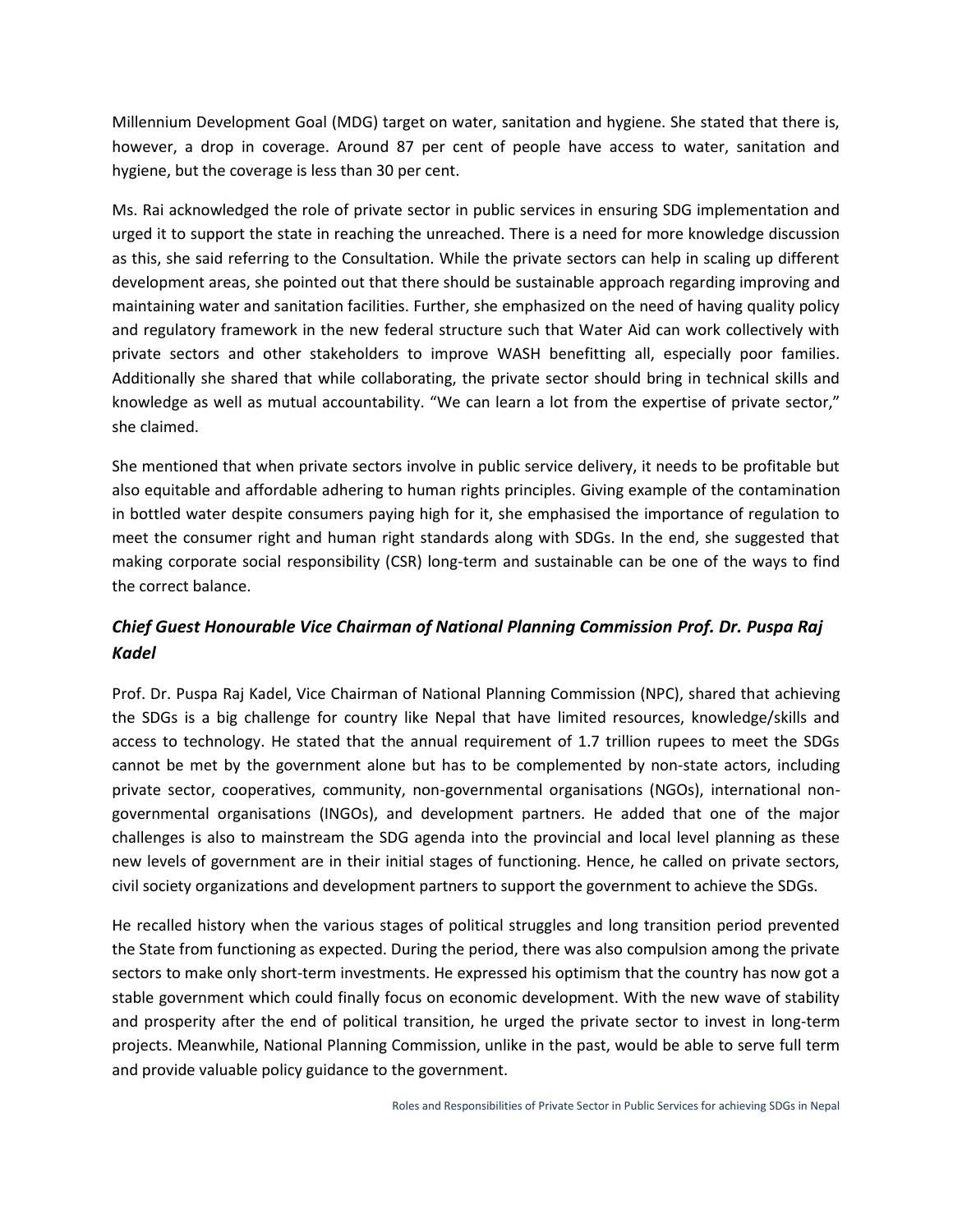Considering the role of private sectors in public services in implementing SDGs, Prof. Dr. Kadel, stressed that the government should create conducive environment for private sectors to invest. He further shared that there should be clear definition on the role of public, private and cooperatives sectors to optimize their collaborative role in achieving SDGs in Nepal. The possible areas of cooperation are to be identified. The implementation of SDGs requires stable, people centric governments at all levels and hence the governance should be strengthened at all levels. He also stressed that at the time when economic liberalisation is under scrutiny globally for disregarding the aspect of equity during development, the private sector's duty should not be limited to making all-in-all profit, but it should also bear social responsibility. This is because the profit it generates comes from the use of the resources of the society itself. Concentrating only on profit would increase inequality and would again bring conflicts in the society.

He also acknowledged the role of civil society as a watchdog of the activities of the government and the private sector. The civil society has also been playing an important role in bringing together the international partnership for development. He said that civil society and community have been integrated within the "cooperatives" sector under the three-pillar economy of the State.

Further, he updated the audience on the organisational structure in the National Planning Commission for the implementation of 2030 Agenda. Three high-level committees have been formed to help implement the SDGs: a Steering Committee led by Prime Minister, a Coordination Committee led by Vice Chairperson of the NPC, and nine thematic committees headed by NPC members. He then expressed his commitment to make the implementation structure more inclusive in the coming days ensuring representation from all state and non-state actors.

In conclusion, Prof. Dr. Kadel shared that the government should give high priority on achieving SDGs by collaborating with private sectors along with other stakeholders, including civil society and cooperatives. In the end, he assured that the output of the Consultation would be accepted by the National Planning Commission and, as an advisor to the Government of Nepal, it would incorporate in its suggestion to the government.

#### **Panel Discussion**

The opening session was followed by a panel discussion which was chaired by Ms. Rakshya Paudyal, Programme Manager at Beyond Beijing Committee (BBC). The discussion revolved around the following guiding questions:

- 1. How should the private sector step up to complement the government in making the required investments in public service sectors in accordance with SDG 17?
- 2. How to maintain a right balance between "people" and "profit" when the private sector becomes one of the active players in the public service areas, including education and health?
- 3. What should be the role of the Government in facilitating and regulating private sector in the areas of public service delivery?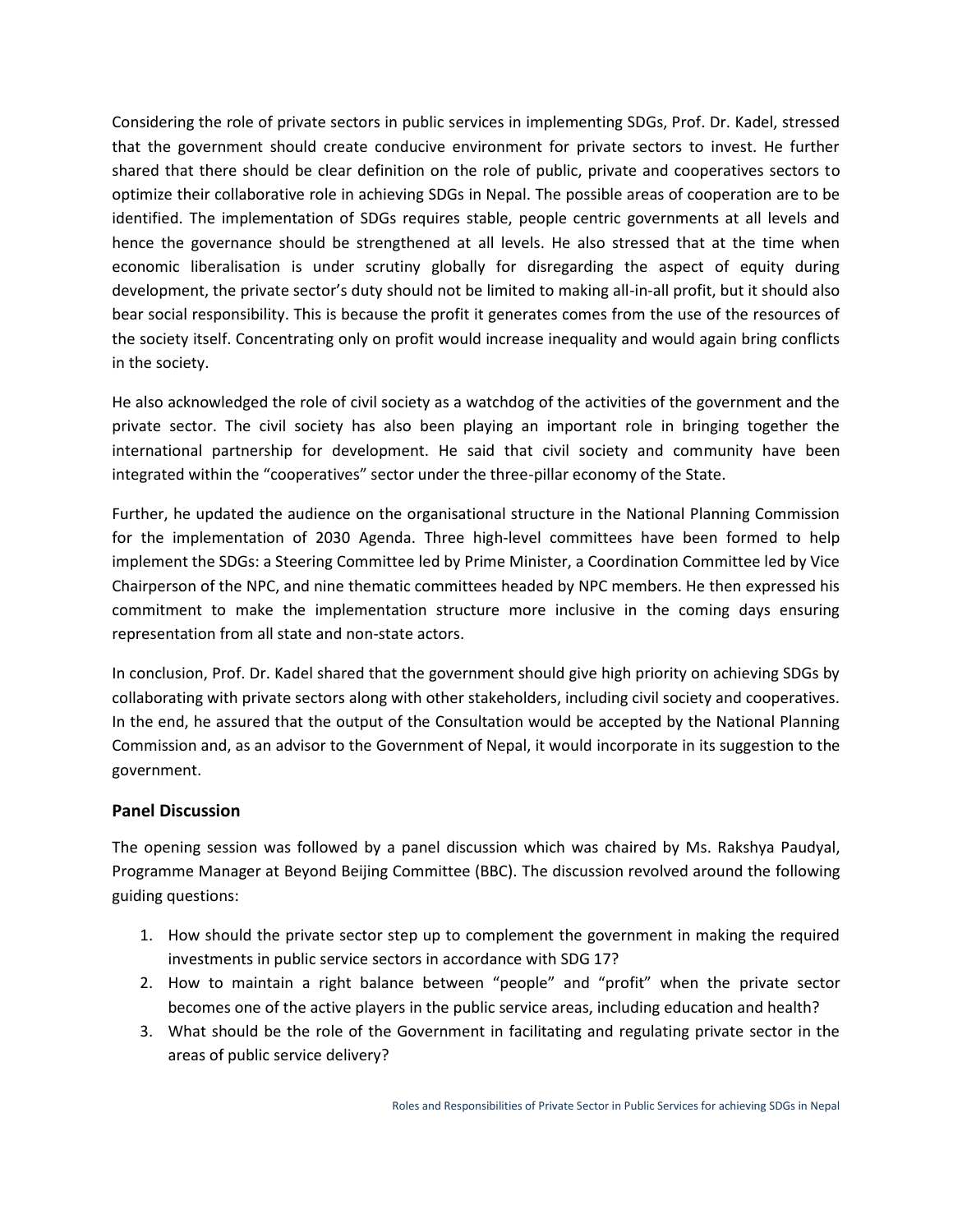- 4. How can the private sector effectively provide services to the public adhering to the 4-A scheme of Accessibility, Affordability, Adaptability, and Acceptability, and the UN Guiding Principles of Business and Human Rights?
- 5. How can Corporate Social Responsibility (CSR) of the business organisations be promoted as the basis for collective actions between the private sector and civil society organisations?

#### *Mr. Milan Dharel, Executive Member NGO Federation of Nepal (NFN)*

Mr. Milan Dharel, Executive Member of NGO Federation of Nepal, acknowledged the role of private sector as wealth creator. Private sector is a complementary force in making investments in different infrastructural projects. Their investment also results in an increase in employment opportunities in the country.

Regarding the role of private sector in public services, he shared that private sectors have stepped in public service delivery because the services provided by the government were not sufficient and fulfilling. However, private sector should not be taken as an alternative to government but as a partner to government. He raised three issues that the private sector should follow in their business processes: (i) investment modality must be just and fair, (ii) labour must be human rights friendly, and (iii) delivery of services must be inclusive. He further cautioned that the sector should not turn into an exploiter.

He suggested that the government in consultation with private sector should categorically define the role of public and private sector in each area, including health, education, and transportation, among others. There should be efforts to make proper collaboration between the government, private sector as well as civil society organisations to have positive impact on the areas of public services. "Private sectors, apart from profit making, should be responsible in empowering consumers such that there is sustainable effect of their investment," he added.

#### *Mr. Hemraj Dahal, Secretary General, Association of Private Health Institutions of Nepal (APHIN)*

Mr. Hemraj Dahal, Secretary General of APHIN, described the role of private sector in filling up the health service gap in the country. He informed that there are 154 private hospitals including private medical colleges with a total of 14,320 beds across the country. He claimed that private health institutions have an investment of 142 billion rupees and has increased public access to health by more than 60 per cent. He stated that the private health sector is cognizant of their social responsibility and private hospitals have been mandatorily conducting three free health camps annually, and have allocated 10 percent of their bed capacity to needy people for free health services. He also stressed on the better quality of health service provided by private sector. Meanwhile, he welcomed the government's decision to waive off Health Service Tax in the recent Budget for the Fiscal Year (FY) 2074/75.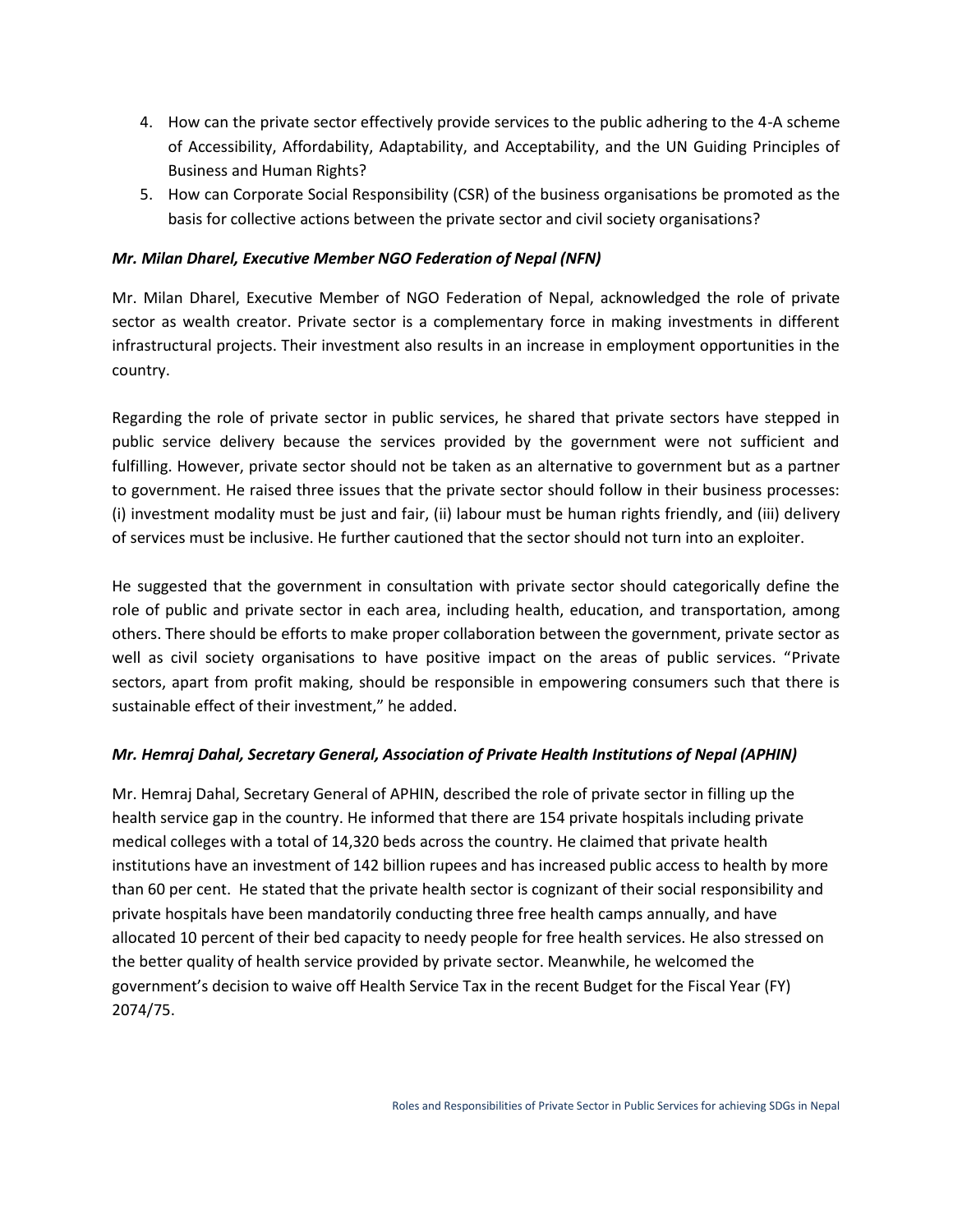#### *Mr. Ishwor Gurung, Vice Chairperson, Private and Boarding Schools' Organisation of Nepal (PBASON)*

Mr. Ishwor Gurung highlighted on the integral role of education in attaining the overall SDGs. He said that the private sector has been a partner to government in providing quality education to children in the country. He said, "30 percent of the students study in private schools where as 200,000 teachers are employed in these private schools." He further claimed that 32 per cent of the investment in education is made by the private sector. He stressed that PABSON has followed rules and regulations and have been contributing in producing qualified students. He also added that private schools are willing to increase their investments in education but demands that government should provide positive environment for its smooth running. He also welcomed the government's recent decision for the removal of Education Service Tax, saying that the step would make education service cheaper. He agreed that education service should be easily accessible and affordable and there is no alterative but the partnership between government and private sector for the same.

#### *Mr. Ritu Raj Sapkota, President, National PABSON*

Mr. Ritu Raj Sapkota emphasised that education plays a central role in ensuring sustainable development of any community. He argues that although there are schools across the country, more than four lakh children are outside schooling (2.5 lakh alone in Province 2). Therefore government should ensure that all the children have easy access schools, and the government and private sector should work together for the same. He stated that private schools have helped to minimise the gap and have played an important role in increasing schools thereby increasing the number of school enrolment.

#### *Ms. Nirmala K.C, Chairperson, Tewa*

Ms. Nirmala K.C. informed that Tewa is engaged in community philanthropy work and has been working with 20 private sectors in close collaboration. She stated that SDG should be people-centric and therefore, all the stakeholders including government, non government and private sectors should work in close coordination. She called on the government to provide positive environment in bringing non government and private sectors on board to work collectively to deliver public services to people. If government provides enabling environment, people will benefit due to increased knowledge, efficiency, and harmony through joint effort of private and public organization. In addition, the government should formulate strict regulation and ensure that all the stakeholders follow the guidelines, she said. She opined that following only profit would not make businesses sustainable and instead, and called on the private sector to follow the principle of justice.

## *Mr. Bijay Bahadur Swar, Senior Vice President, Federation of Nepalese National Transport Entrepreneurs*

Mr. Bijay Bahadur Swar highlighted the importance of transportation facilities in helping people getting access to food, education, health, and other basic services. He claimed that almost 100 per cent of the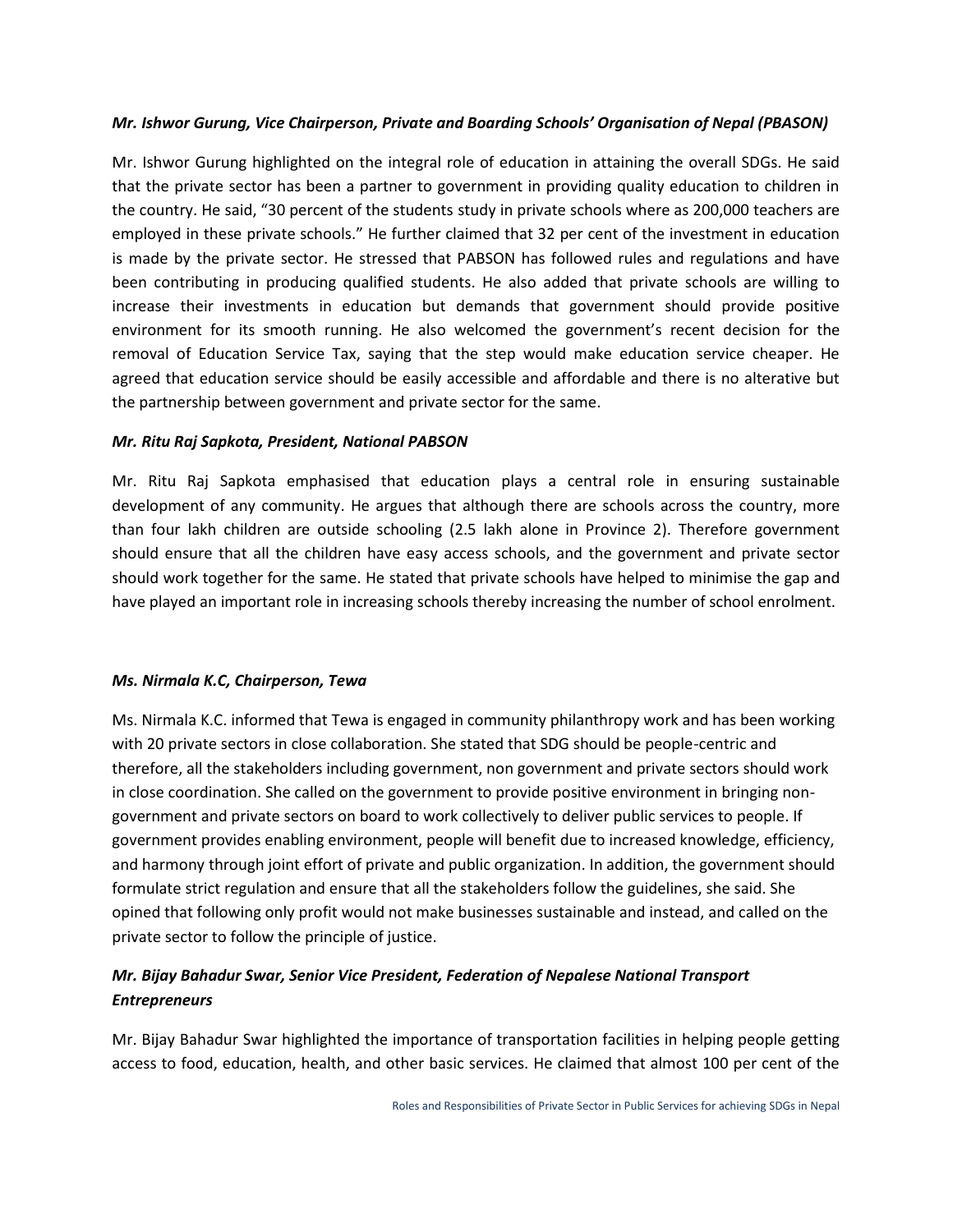investment in public transportation is done by the private sector, and more than 50 lakh people are dependent on this sector either being consumers or labourers. He stated that transportation sector, besides providing public services, has been translated into an employment-generating sector. He came down on the government for its recent crusade against transport syndicate. He stated that although the government has claimed to end syndicate, there is lack of proper rules and the government and the private sector working in this sector should have a proper dialogue. There should be proper guidelines and policies and its implementation such that transport entrepreneurs can show their support, he said. He called for a progressive dialogue between the government and private sector for effective and efficient public service delivery. He was critical of services provided by government and asked the government to look into their own capacity and efficiency while projecting issues towards private institutions. Both parties should be responsible towards their duties and work mutually through improved management, he said in the end.

#### *Dr. Sharad Onta, People's Health Movement Nepal*

Dr. Sharad Onta acknowledged the role of private sector in reducing the gap in providing services which otherwise is the responsibility of the government. However, he questions whether the lack of capacity of the State to provide necessary health service to its citizens is taken as an opportunity or a burden by the private sector. He then questions, "If the government fulfils its responsibility in providing needed basic facilities in coming years, what would be the role of private sectors then?"

He called on the government to fulfil its responsibility to provide quality health services to its people as the constitution refers health as the fundamental right of every citizen. The concept of Universal Health Coverage (UHC) is a national priority and thus government should work towards formulating favourable policies. He argues there should be critical and extensive analysis on the role of private sectors in health care. Government should provide improved health facilities and regulate the private sector ensuring that the health sector is not turned into a money-making business.

Regarding businesses' corporate social responsibility, Dr. Onta expressed the need of CSR in every sector and all the concerned parties should follow them. He demanded CSR to be made legally binding and appropriate policies be brought for the same. He spoke critical of the current trend of CSR activities performed by business organisations. "If any private organisation undertakes social causes, they should do them on genuine basis, he stated.

After the panel discussion, Ms. Rakshya Paudyal thanked everyone for their views and opinions on different aspect on the role of government and private sectors in public services. She concluded that the discussion has put forward questions and thoughts for further discussion.

After this session, the floor was opened for question and answer round.

#### **Open floor discussion/ Question and Answer Session**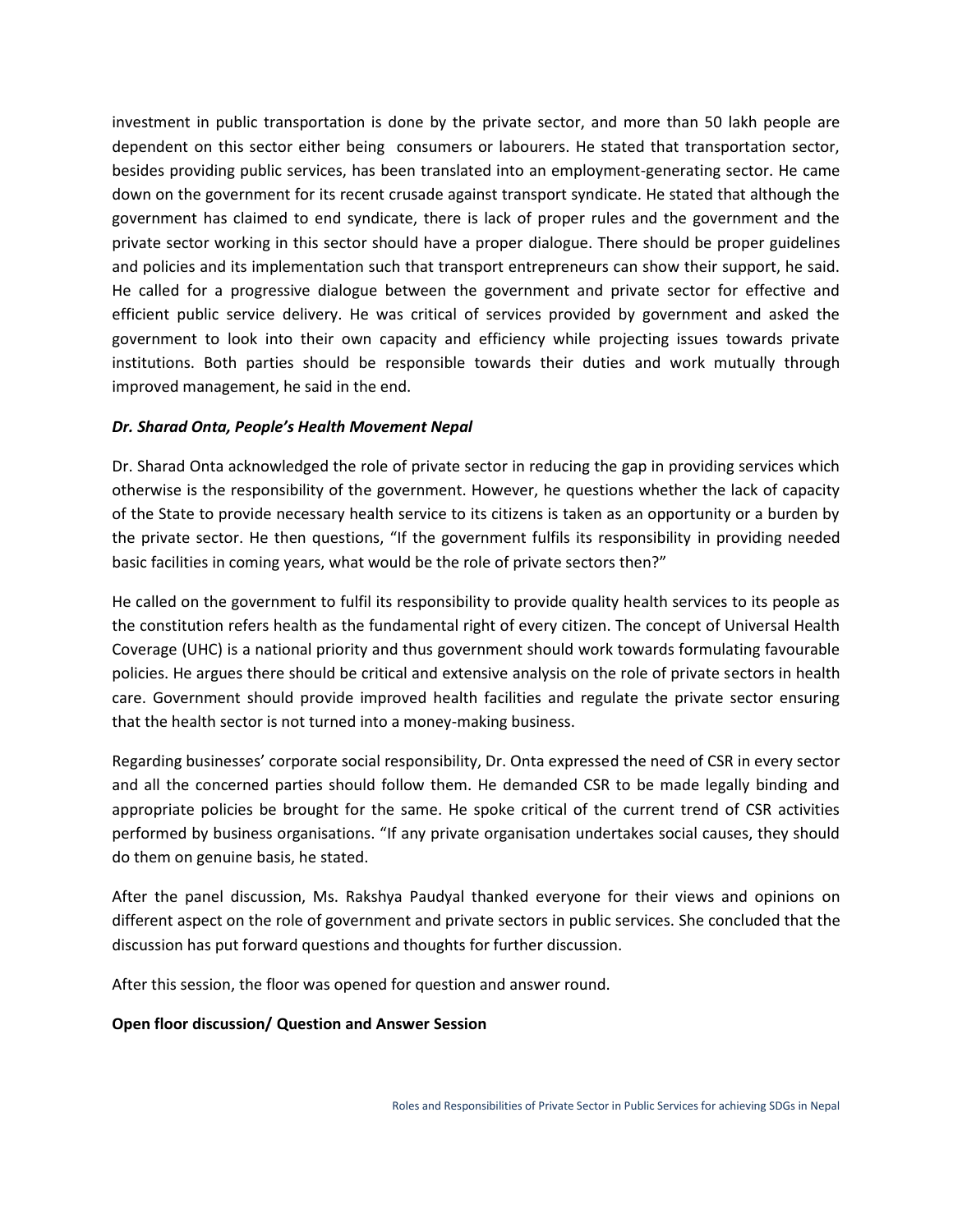Dr. Padma Prasad Khatiwada, Secretary General of Human Rights Alliance (HRA), chaired the session. During the discussion session following participants shared their views.

#### *Mr. Shiva Adhikari, Handicap International/Association of INGOs Disability Working Group*

Mr. Shiva Adhikari pointed out that the forum should invite people from National Association of the Physically Disabled – Nepal since SDGs also address the issues concerning people with disability with its headline of leaving no one behind. He expressed that there is lack of services for people with disability even in private hospitals where they are bound to pay more for getting service. He also urged the government to step up its role of providing proper infrastructure to differently able people. Private sectors should show equal commitment in making its service accessible to people with disability.

#### *Daya Sagar Shrestha, Executive Director, NGO Federation of Nepal*

Mr. Daya Sagar Shrestha shed light on the malpractice of opening Foundations by private business houses. By opening foundation, they put their CSR budgets into it and tend to misuse such funds, he claimed. He spoke vehemently against the practice of privatization of public enterprises that started since the 1990s. He also termed the Public-Private-Partnership (PPP) model as a failure model. He said, "Under this model, profit is taken by the private sector while the losses are to be borne by the taxpayers' money." He stressed on the need to make private sectors' businesses labour friendly, environment-friendly, and human rights-friendly. He also asked people to be aware of the growing corporate influence in policy-making due to the nexus between private sector and government.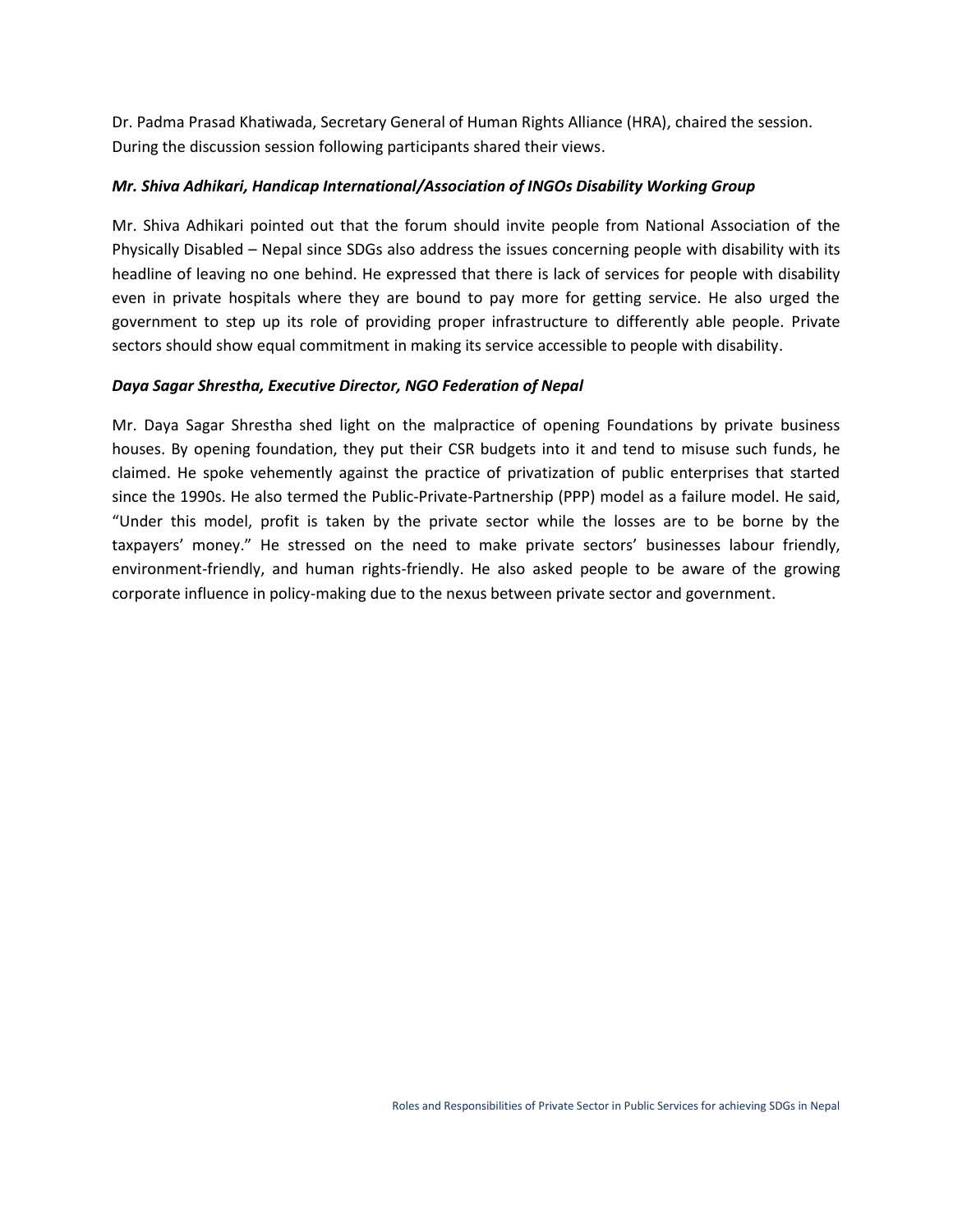#### *Mr. Narayan Gyawali, National Association of Community Electricity Users Nepal (NACUEN)*

Mr. Narayan Gyawali explained three dimensions of service delivery: facilities, time, and communication. These three dimensions are to be met for effective public service delivery. Government and private sectors should work together on providing quality service. On education, he stressed on the need to discourage the culture of rote learning among children.

#### *Mr. Sambhu Dulal, National Federation of Irrigation Water Users' Association Nepal (NFIWUAN)*

Mr. Sambhu Dulal questioned the role of private sector in irrigation sector. Providing irrigation facilities to farmers is the obligation of the government. He also asked the government to set improved rules and regulations in all public service sectors.

#### *Mr. Tej Narayan Thakur, Nepal Micro Hydropower Development Association (NMHDA)*

Mr. Tej Narayan Thakur urged the government to step up its services and regulatory role so that the conflict between the consumers and the service providers is minimised.

#### *Ms. Meena Paudel, Nepal Disabled Women Association (NDWA)*

Speaking on behalf of differently able people, she urged the private sectors to ensure equal access to public services for people with disability.

#### *Mr. Bishnu Prasad Timilsina, Nepal Consumer Forum*

Mr. Bishnu Prasad Timilsina said that private sector has lately been influential and has gathered the capacity to influence government; therefore government should be strict in regulating organized private sectors such as syndicate and cartel to make it more competitive. He expressed the need for free competition among private sectors that would benefit the end consumers.

#### *Ms. Benu Maya Gurung, Alliance Against Trafficking of Women in Nepal (AATWIN)*

Ms. Benu Maya Gurung called for gender balance in all sectors. She requested the private sectors to focus more on Goal 5 (gender equality) and Goal 16 (peace, justice and strong institutions).

#### *Mr. Sanjib Pandey*

He proposed that channelizing all three sectors (government, private sector, and civil society or nongovernmental organizations) through one door policy will help in filling the 1.77 trillion rupees investment requirement. For this, he stated that the government needs to provide working environment for all sectors.

Ending the session, Dr. Khatiwada, added that all the concerned stakeholders should think and adapt policies keeping long-term vision in mind that should cross beyond 2030. He also made reference to the changing population dynamics in which birth rate is declining while the number of ageing population is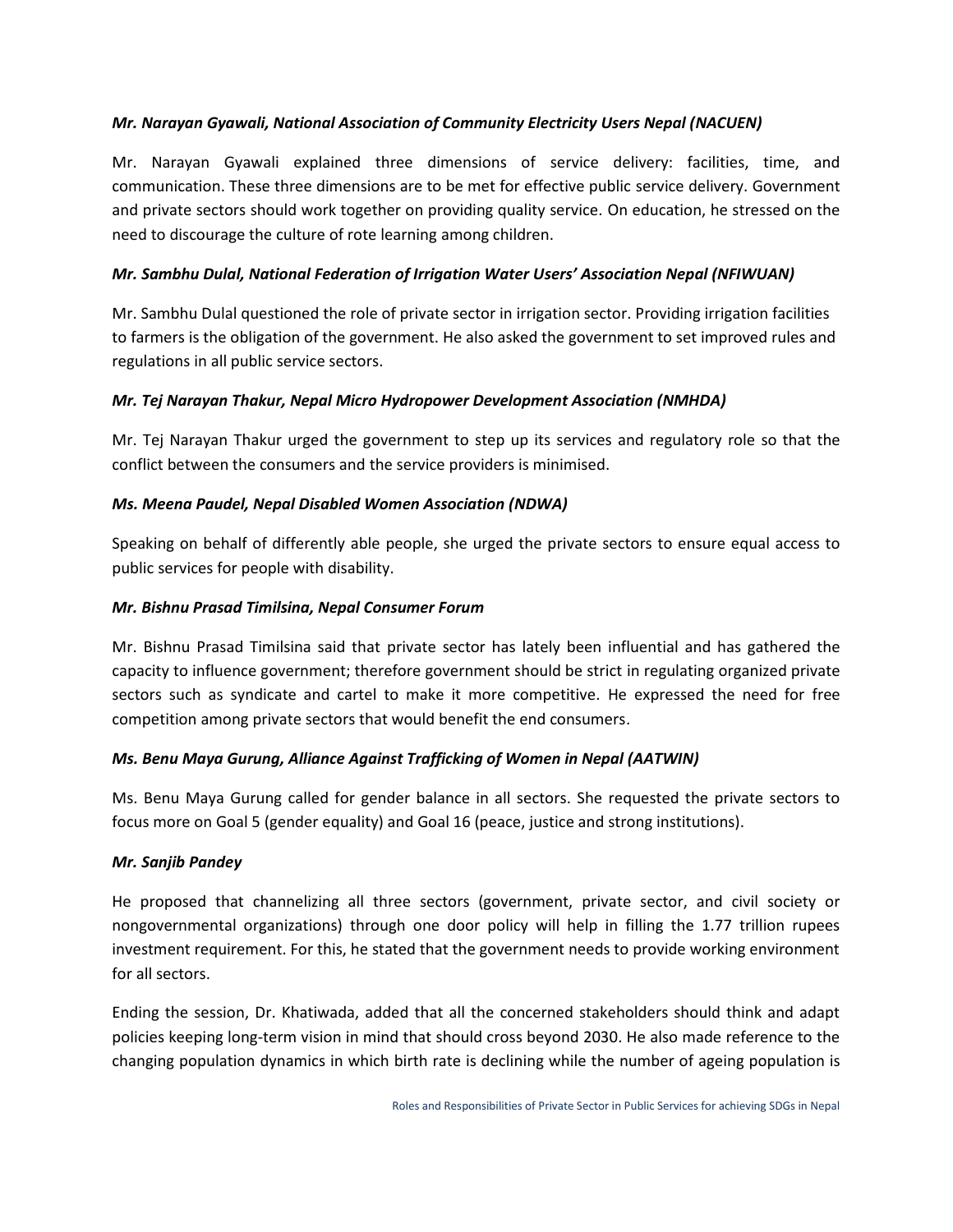going higher. Hence, plans and programmes need to be made keeping sustainability in mind.He also suggested that it is time to adapt SDG goals according to the need of the country. The Feedback and Question/Answer Session ended with the Chair Dr. Khatiwada thanking all the participants for their constructive views and suggestion.

#### **Discussion and Adoption of Declaration**

The Question/Answer Session was followed by discussion on declaration. The draft declaration was circulated among the participants during the event and also later via email. They were asked to register their inputs in the declaration through email. There was an active participation and the draft declaration received comments from many participants. After the integration of participants' comments, an eight point declaration was finalized and adopted unanimously.

The Declaration reaffirmed the primary obligation of the government in attaining the SDGs and called on the private sector and the CSOs to provide constant support to the government for the same. It also asked the private sector to fill in the investment gap to achieve the goals of 2030 Agenda. The Declaration also urged all business companies and private sector to align their operations and strategies with ten universally accepted sustainability principles on human rights, labour, environment and anti corruption, and to take action in support of SDGs. Meanwhile, it called on the private sector to use its Corporate Social Responsibility (CSR) activities with the objective of maintaining a balance between people, planet and profit.

Finally, Dr. Padma Khatiwada thanked all the guests, speakers, panellists, and participants from the government, private sector, local and international non-governmental organizations, civil society and media for making the Consultation a success. He also expressed his gratitude towards the organizers for initiating discussion on a very relevant issue of the role on private sector in public service in achieving the SDGs.

#### **Conclusion**

The Consultation was successful in igniting a constructive debate on the role of private sector in public service delivery in line with the 2030 Agenda. The crux of the discussion was that it is the primary responsibility of the State in providing public services to the citizens. Private sector has a role to support the government in its ambition to achieve the SDGs by 2030. It must put in necessary resources, mainly finance and expertise, in the public service sectors adhering to an appropriate balance between profit, planet and people. Public service should not be turned into an all-in-all profit-making business area. Meanwhile, the CSOs can perform the role of a watchdog, and promote accountability, transparency and good governance practices with regards to the implementation of the SDGs ensuring consumer rights under the broad framework of human rights. There is no alternative to a strengthened partnership between the government, private sector, and civil society for embarking on a journey towards providing quality public services to fellow citizens in line with the Sustainable Development Goals.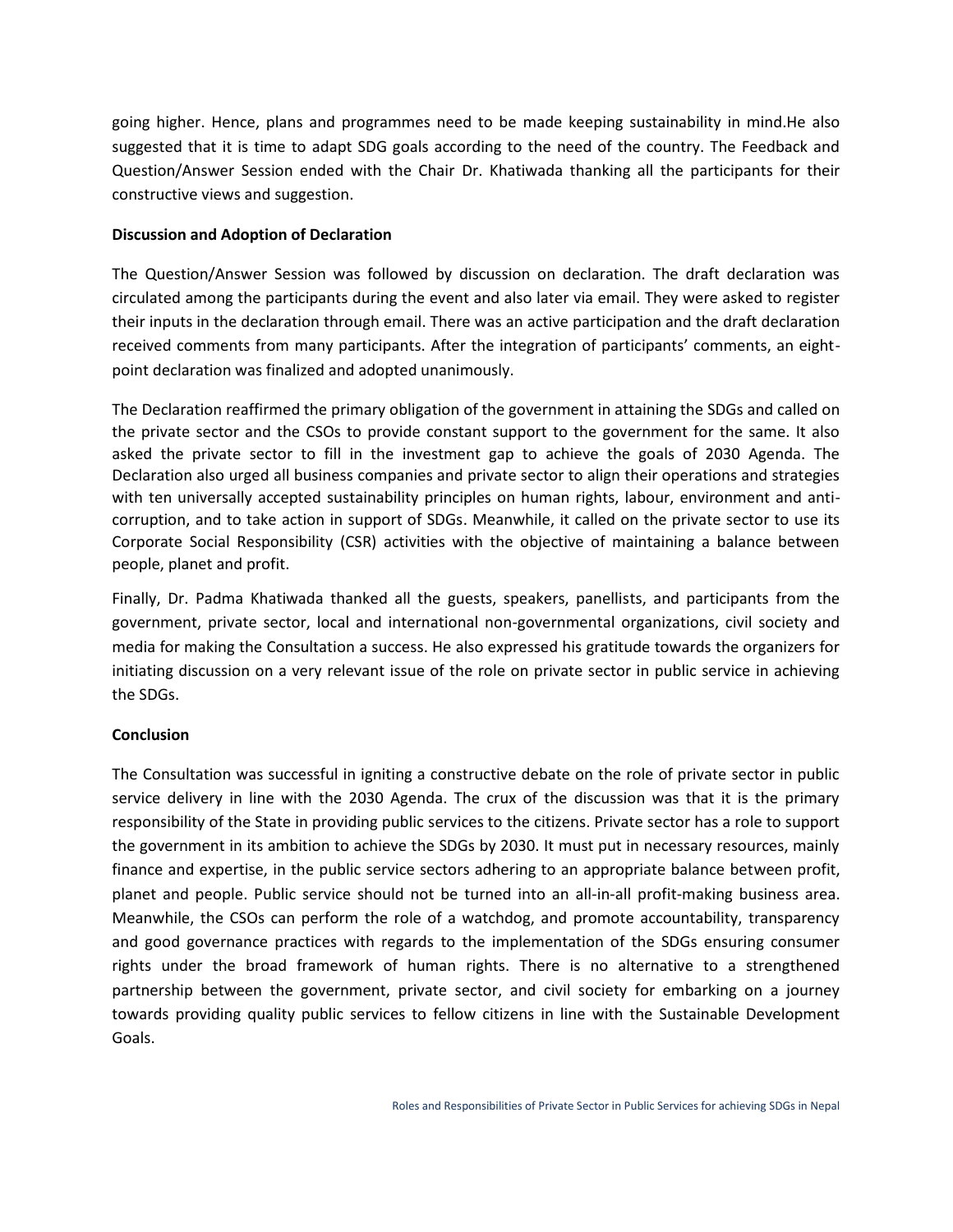#### **Declaration of National Consultation on Roles and Responsibilities of Private Sector in Public Services for achieving SDGs in Nepal** May 30, 2018, Kathmandu, Nepal

We, the members of Civil Society Organisations (CSOs) and private sector in Nepal, active in the field of development, social service, advocacy and business, gathered for a national consultation on "Roles and Responsibilities of Private Sector in Public Services for achieving SDGs 2030" in Kathmandu, Nepal on 30<sup>th</sup> of May 2018, on the invitation of Resource Centre for Primary Health Care (RECPHEC), LDC Watch and South Asia Alliance for Poverty Eradication (SAAPE), hereby, unanimously adopt this declaration.

- 1. We reaffirm that the government has the primary obligation to plan, coordinate and monitor the overall implementation of the 2030 agenda, also called as Sustainable Development Goals (SDGs). Without the constant support and contribution of CSOs and private sector, the achievement of the targeted goals will not be materialised, which was also reflected during the implementation of the Millennium Development Goals (MDGs).
- 2. We re-emphasize on the role of CSOs that contributed comprehensively on shaping the 2030 Agenda, since 2012, where they have advocated strongly to set the agenda on social, economic and environmental issues for the sustainable development. Therefore, we acknowledge the role of CSOs as an active player in the localisation of SDG implementation process and their advocacy as pressure group from the local level to the global level for an effective implementation of SDGs.
- 3. Realising the high level of engagement the Major Group and other Stakeholders (MGoS) have demonstrated with the intergovernmental processes at the UN, we call upon government to establish similar mechanism at the national level as well, which would include representatives from non-governmental organisations, business and industry, communities, women, differently able people, among others as some of the major groups.

At the same time, we commit ourselves to be responsible and accountable to people and comply with national policies and priorities.

- 4. We welcome the UN's decision to incorporate and promote private sector in achieving the 2030 development goals, which sets out the substantial role for the private sector and assumes its ability to make contributions to the achievement of SDGs. The overall implementation can benefit from the technology, finance, skills and innovation of the private sector. In this context, we appreciate the formation of "Nepal Business Coalition for SDGs" in line with the principles of UN Global Compact and call for its expansion also reaching out to the Small and Medium Enterprises (SMEs).
- 5. We call upon all business companies and private sector to align their operations and strategies with ten universally accepted sustainability principles<sup>5</sup> on human rights, labour, environment and anti-corruption, and to take action in support of SDGs.

**<sup>5</sup>Human Rights**

Principle 1: Businesses should support and respect the protection of internationally proclaimed human rights; and Principle 2: make sure that they are not complicit in human rights abuses. **Labour**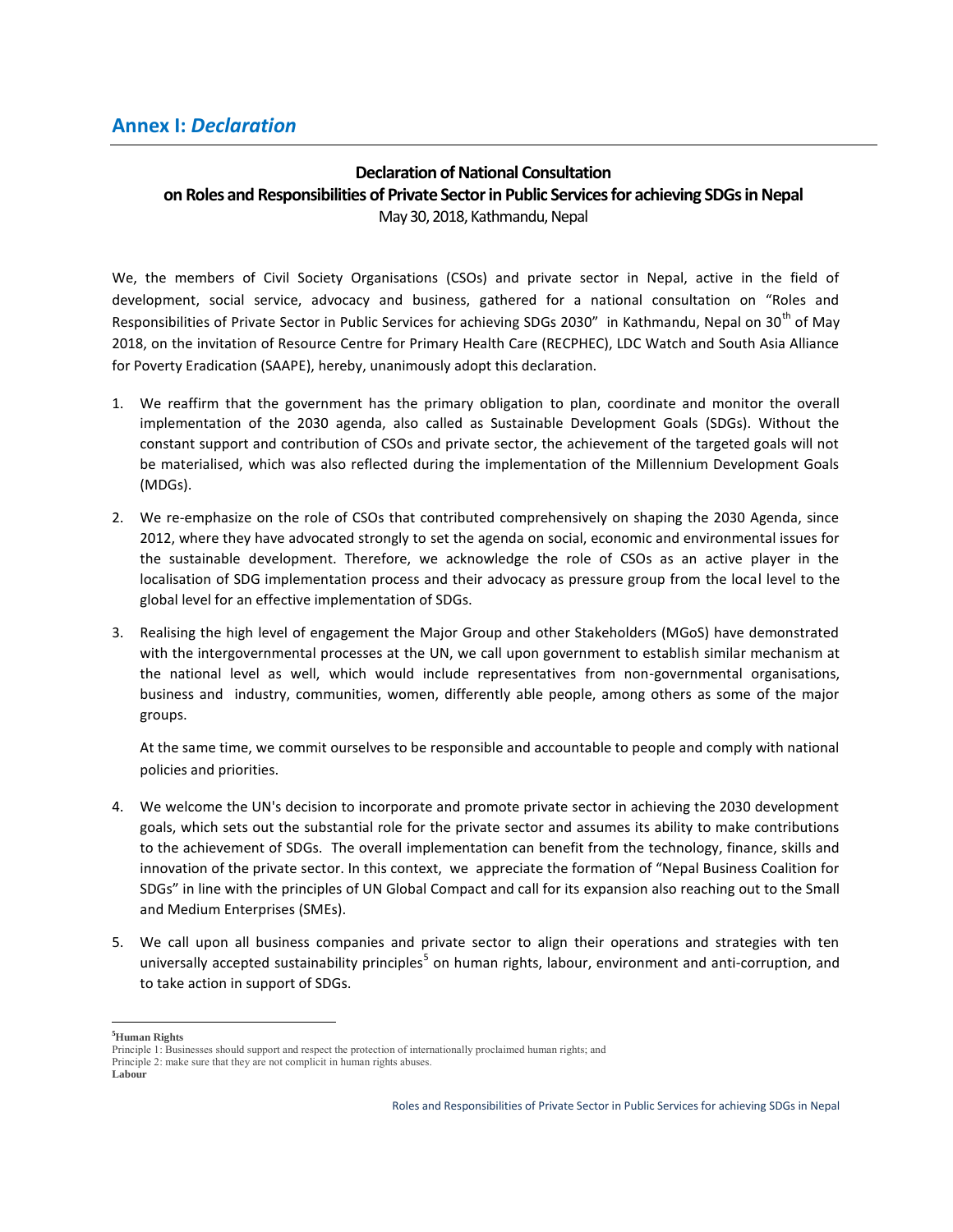In order to balance between people, planet and profit, we call on business communities and private sectors to contribute towards social inclusion, economic empowerment, gender justice, and protection and preservation of environment by exercising their corporate social responsibility.

- 6. We also stress on all business companies and private sector to act immediately to minimise the financing gap that constrains the progress towards achieving SDGs and its motto of *leaving no one behind*. National Planning Commission (NPC) estimates that Nepal needs an average annual investment of around NPR 1.77 trillion to meet the SDGs by 2030, or nearly 49 percent of GDP over the entire duration of the SDGs. For this, we urge the Government of Nepal to build an enabling environment for expected investment by adopting necessary national laws, policies and mechanisms.
- 7. The Government of Nepal has urged all the stakeholders of development to engage, invest and work for "Prosperous Nepal and Happy Nepali" which is well linked-up to SDGs 2030 agenda for generating, sharing and sustaining prosperity by 2030. We call upon private sector to mobilise long-term sources for fair economic growth and determine enabling environment for investment keeping in mind the fast changing structure of population as an outcome of the demographic transition. Furthermore, we urge the government to protect human rights and identify the emerging threats which may impact on the economic development of the country.
- 8. Finally, we call upon all the concerned parties to recognise that the prosperity of the selected few leads to a grave challenge in creating just and equitable society. Therefore, the root causes of increasing inequality, poverty as well as climate change should be critically analysed and cautiously addressed to achieve the prosperity for all. A shared and sustained prosperity ensuring inter-generational participation is only possible through inclusive economy, enhanced productivity and trusted partnership between public-private and people, putting people at the centre stage of the sustainable socio-economic development.

Adopted in Kathmandu, Nepal on May 30, 2018 by the representatives from Private Sector, Civil Society and International Organization.

On behalf of All Participants:

Global Coordinator, LDC Watch **Regional Coordinator, SAAPE** Executive Director, RECPHEC



fort 115

Gauri Pradhan Netra Prasad Timsina Netra Prasad Timsina Shanta Lall Mulmi

**RECPHEC** Resource Centre for Primary Health Care

Principle 3: Businesses should uphold the freedom of association and the effective recognition of the right to collective bargaining;

Principle 4: the elimination of all forms of forced and compulsory labour;

Principle 5: the effective abolition of child labour; and

Principle 6: the elimination of discrimination in respect of employment and occupation.

**Environment**

Principle 7: Businesses should support a precautionary approach to environmental challenges;

Principle 8: undertake initiatives to promote greater environmental responsibility; and

Principle 9: encourage the development and diffusion of environmentally friendly technologies.

**Anti-Corruption**

Principle 10: Businesses should work against corruption in all its forms, including extortion and bribery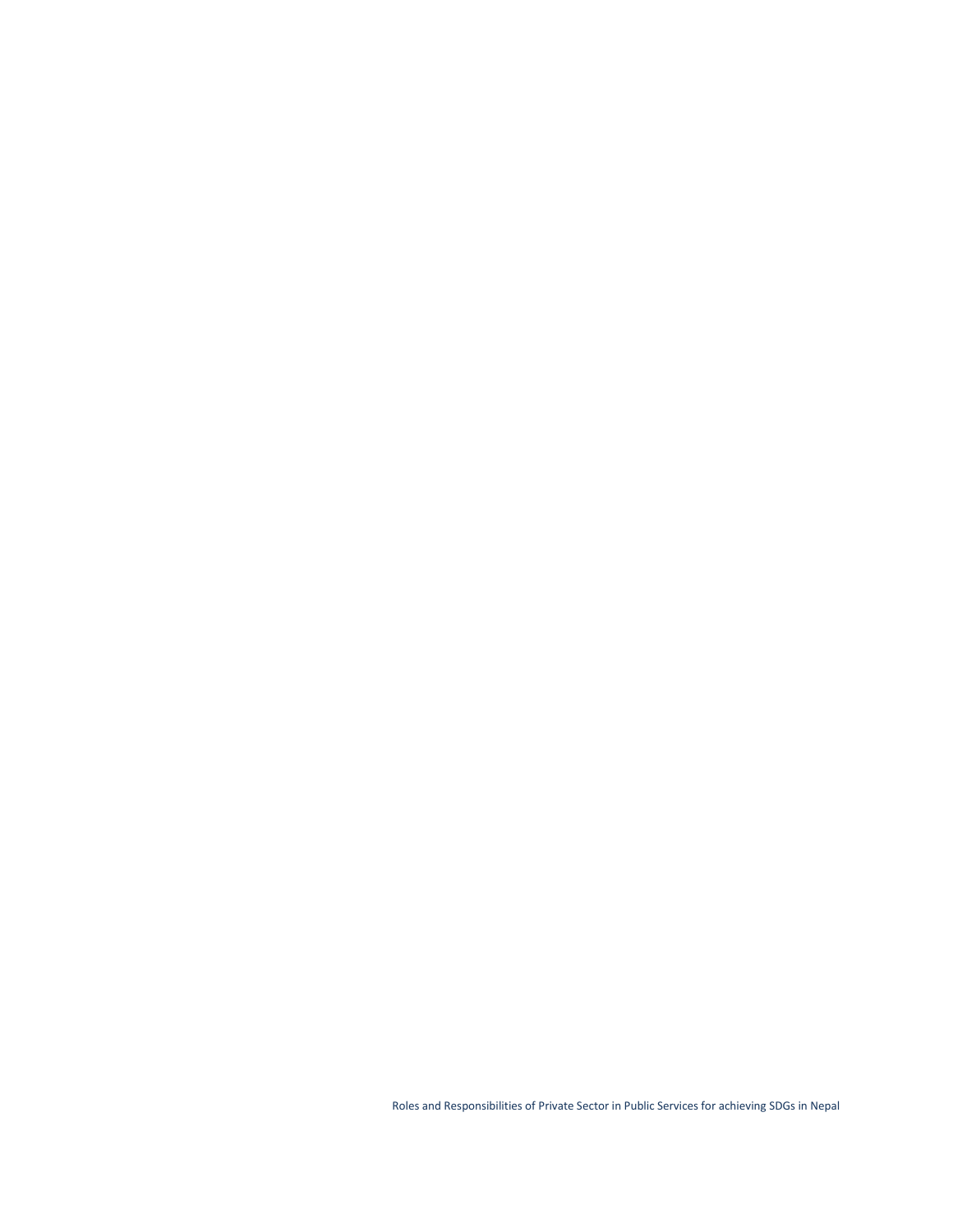# **Annex I:** *Programme Schedule*

#### **Registration + Tea/coffee** : 09:00-09:30

#### **Opening session : 09:30-10:35**

**Session Chair:** Mr Shanta Lall Mulmi

| <b>Time</b> | <b>Activity</b>                     | <b>Roles</b>                                      |  |
|-------------|-------------------------------------|---------------------------------------------------|--|
| 09:30-09:35 | Introduction of participants        | Ms Ruska Sthapit-MC                               |  |
| 09:35-09:45 | Welcome and Objective highlights of | Mr Shanta Lall Mulmi, Executive Director, RECPHEC |  |
|             | the programme                       |                                                   |  |
| 09:45-10:10 | Key-note speech                     | Mr Gauri Pradhan, Global Coordinator, LDC Watch   |  |
| 10:10-10:20 | Roles and responsibilities of the   | Tripti Rai, Country Director of Water Aid Nepal   |  |
|             | private sector in achieving SDGs    |                                                   |  |
| 10:20-10:30 | <b>Remarks from the Chief Guest</b> | Hon'ble Prof. Dr. Pushpa Kadel, Vice-Chairman,    |  |
|             |                                     | <b>National Planning Commission (NPC)</b>         |  |
| 10:30-10:35 | Vote of thanks and beginning of the | <b>Session Chair</b>                              |  |
|             | panel discussion                    |                                                   |  |

#### **Panel Discussion (10:35-11:45)**

### **Session Chair:** Ms. Rakshya Paudyal, Beyond Beijing Committee

| 10:35-11:45 | Roles and Responsibilities of<br><b>Private Sector in Public Services</b><br>for Achieving SDGs in Nepal | Dharel. Executive<br><b>NGO</b><br>Milan<br>Member<br>Mr.<br>٠<br>Federation of Nepal (NFN)<br>Mr Hemraj Dahal, Secretary General, Association of<br>Private Health Institutions of Nepal (APHIN)<br>Mr. Ishwor Gurung, Vice Chairperson, Private and<br>Boarding Schools' Organisation of Nepal (PBASON)<br>Mr Ritu Raj Sapkota, President National PABSON<br>٠<br>Ms Nirmala K.C., Chairperson, TEWA<br>Mr. Bijay Bahadur Swar, Senior Vice President,<br>Federation of Nepalese National Transport |
|-------------|----------------------------------------------------------------------------------------------------------|-------------------------------------------------------------------------------------------------------------------------------------------------------------------------------------------------------------------------------------------------------------------------------------------------------------------------------------------------------------------------------------------------------------------------------------------------------------------------------------------------------|
|             |                                                                                                          | <b>Entrepreneurs</b><br>Dr. Sharad Onta, PHM Nepal                                                                                                                                                                                                                                                                                                                                                                                                                                                    |

**Feedback and Q&A Session (11.45-13:15)**

#### **Session Chair: Dr. Padma Prasad Khatiwada**

| 11:45-12:15 | Open floor discussion/ Q&A                     | All participants     |
|-------------|------------------------------------------------|----------------------|
| 12:15-12:35 | Sharing of draft declaration, incorporation of | <b>Session Chair</b> |
|             | inputs and finalisation                        |                      |
| 12:35       | Followed by lunch                              |                      |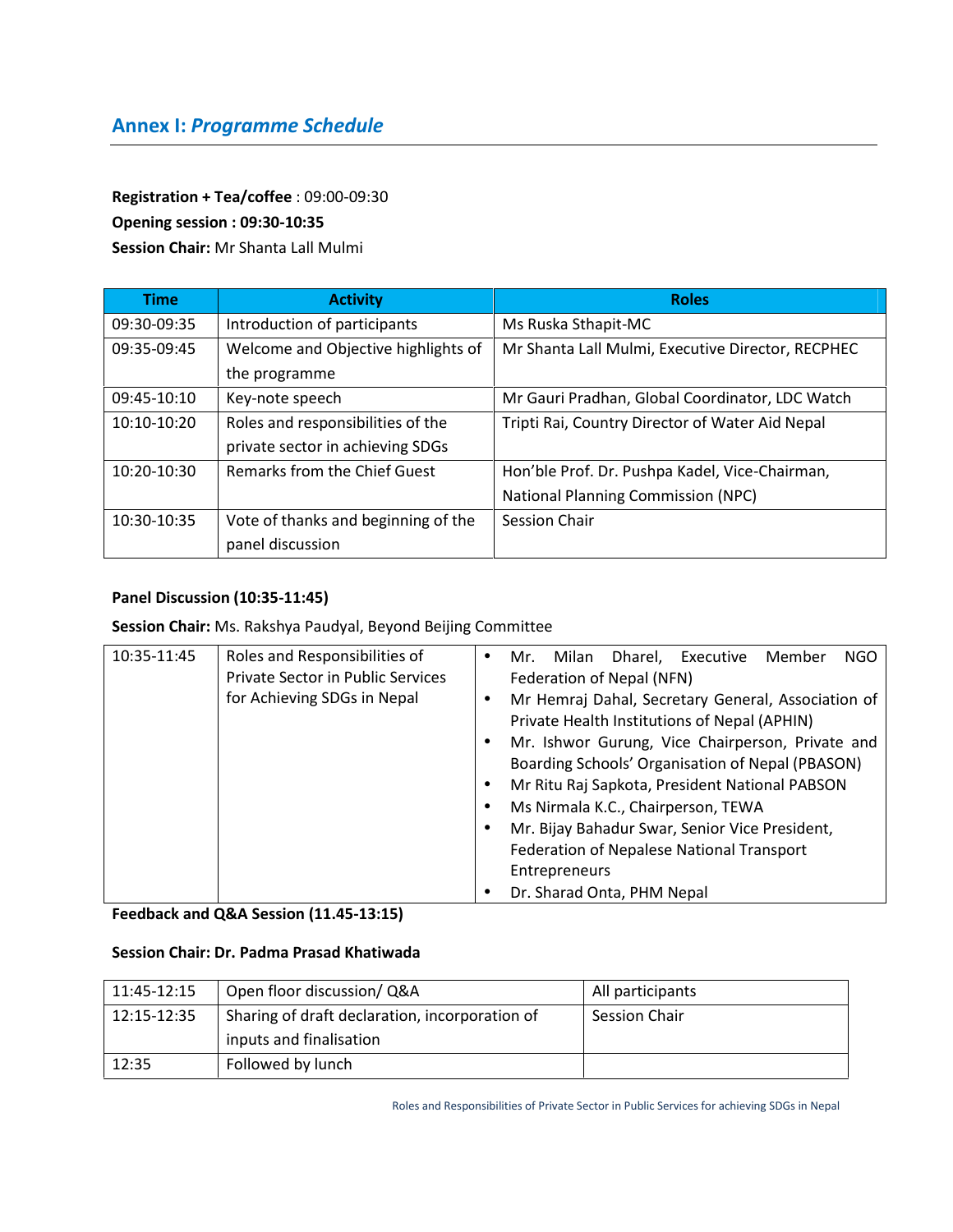# **Annex II:** *Participant List*

| S.N | <b>Name</b>           | <b>Organization</b>         | <b>Contact No.</b> | <b>E-mail Id</b>            |
|-----|-----------------------|-----------------------------|--------------------|-----------------------------|
| 1.  | Amika Rajthala        | WWJ                         | 9841225039         | amiaaju@gmail.com           |
| 2.  | Anisha Basnet         | <b>RECPHEC</b>              | 9843774932         |                             |
| 3.  | Anjan Kumar Phoju     | <b>IDS Nepal</b>            | 9841590467         | lovedenature@gmail.com      |
| 4.  | Asmita Rijal          | Janata TV                   | 9843159136         | asmiirijal@gmail.com        |
| 5.  | Benu Maya Gurung      | <b>AATWIN</b>               | 4229787            | aatwin@ntc.net.np           |
| 6.  | Bidur Karki           | <b>GEFONT</b>               | 9841321091         | bidur@gefont.org            |
| 7.  | Bijay Bahadur Swor    | <b>FNNTE</b>                | 9841299721         | bjswor26@gmail.com          |
| 8.  | <b>Bishnu Nepal</b>   | <b>RRS</b>                  | 9841531895         | bishnurrs@yahoo.com         |
| 9.  | Bishnu Pd. Timilsina  | <b>FPCRN</b>                | 9851248095         | timilsina.bishnu@yahoo.com  |
| 10. | Bishnu Pukar Shrestha | CAHURAST, Nepal             | 9841510682         | cahurast@gmail.com          |
| 11. | Daya Sagar Shrestha   | NGO Federation Nepal        | 9841100432         | dayasagar@ngofederation.org |
| 12. | Dinesh Gurung         | <b>Action Aid Nepal</b>     | 9851094008         | dinesh.gurung@actionaid.org |
| 13. | Dr. Bijay Sainju      | <b>CONCERN</b>              | 4289432            | b.sainju@hotmail.com        |
| 14. | Dr. Nirmala KC        | <b>TEWA</b>                 | 9851030107         | kcnirmalag@gmail.com        |
| 15. | Dr.Khusbid A. Hyder   | <b>WHO</b>                  | 9801246683         | hyderk@who.int              |
| 16. | Ganesh Singh          | <b>CWIN</b>                 | 9841482997         | ganeshdoti@yahoo.com        |
| 17. | Gauri Pradhan         | LDC Watch                   | 9851024932         | gpradhan100@gmail.com       |
| 18. | Gokul Dulal           | <b>BBC</b>                  | 9851200015         |                             |
| 19. | Govind Shrestha       | Water Aid                   | 9851050330         | govindshrestha@wateraid.org |
| 20. | Gyan Bdr Adhikari     | Rural Reconstruction Nepal  | 9843762491         | gyan.adhikari@rrn.org.np    |
| 21. | Hemraj Dahal          | <b>APHIN</b>                | 9851118324         | dahalsumeru@gmail.com       |
| 22. | Indira Rana Magar     | PA Nepal                    | 9851040833         | indiragma@gmail.com         |
| 23. | <b>Ishwor Gurung</b>  | PABSON                      | 9851052434         | ishwargurung123@hotmail.com |
| 24. | Janak Giri            | N.WASH NGO Federation       | 9852835455         | janak.girig@gmail.com       |
| 25. | Janaki Pradhan        | <b>FNCSI</b>                | 9849668599         | janki shre@yahoo.com        |
| 26. | Kalawati Pokharel     | Wash Alliance International | 9858421064         | kala.pokhrel@gmail.com      |
| 27. | Kalika Mahat          | Tarun Khabar                | 9841403413         | kalikamahat@yahoo.com       |
| 28. | Keshab Khadka         | <b>REFN</b>                 | 9851046845         | krkhadka@gmail.com          |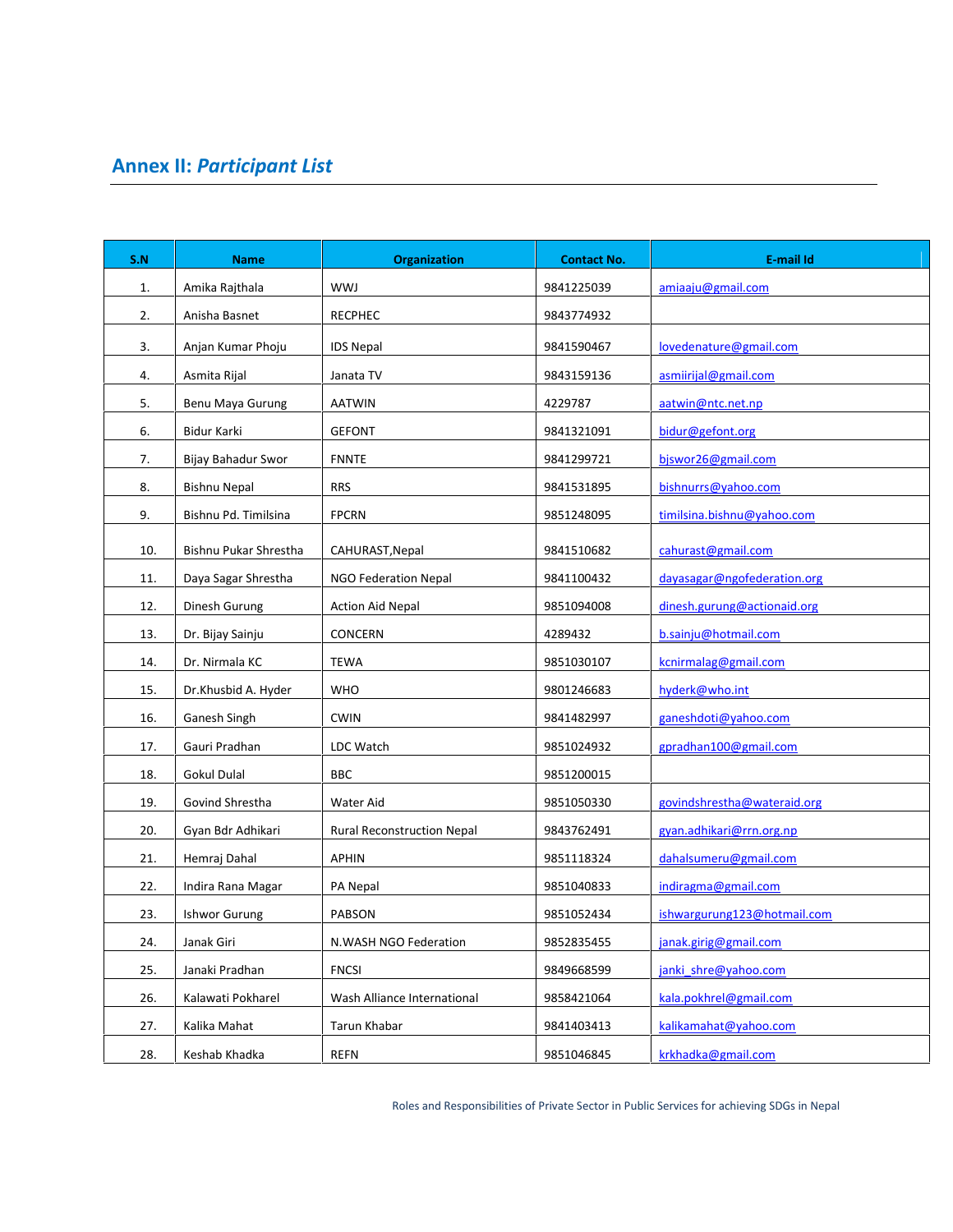| S.N | <b>Name</b>         | <b>Organization</b>            | <b>Contact No.</b> | <b>E-mail Id</b>                    |
|-----|---------------------|--------------------------------|--------------------|-------------------------------------|
| 29. | Kulchandra Dahal    | <b>RRN</b>                     | 9852021784         | kulchandra@rrn.org.np               |
| 30. | Laxmi Khatri        | <b>RRN</b>                     | 9841489086         | laxmi@rrn.org.np                    |
| 31. | Madhav Pradhan      | <b>CWIN</b>                    | 98541035520        | madhav.pradhan@gmail.com            |
| 32. | Mahabir Paudyal     | Republica                      | 9741033188         | mahabirpaudyal@gmail.com            |
| 33. | Manjushree Maharjan | <b>RECPHEC</b>                 | 9840098559         | manjushree012@gmail.com             |
| 34. | Meena Paudel        | <b>NDWA</b>                    | 9851185351         | ndwa.2009@gmail.com                 |
| 35. | Menuka Aryal        | <b>REFN</b>                    | 9849789621         |                                     |
| 36. | Milan Dharel        | NGO Federation Nepal           | 9851063591         | rdmilan@gmail.com                   |
| 37. | Narayan Gyawali     | <b>NACEUN</b>                  | 9851140733         | narayan@naceun.org.np               |
| 38. | Navin Shrestha      | <b>National Consumer Forum</b> | 9841252331         | npshrestha@gmail.com                |
| 39. | Padma P. Khatiwada  | <b>HR Alliance</b>             | 9851009532         | padmapd70@gmail.com                 |
| 40. | PR Joshi            | <b>Health Today</b>            | 9841449315         | pyarjoshiji@gmail.com               |
| 41. | Praman Adhikari     | LDC Watch/SAAPE                | 9841025833         | praman@rrn.org.np                   |
| 42. | Purna Duwal         | <b>RECPHEC</b>                 | 9813899191         | purnaduwal@gmail.com                |
| 43. | Puspa Poudel        | <b>RECPHEC</b>                 | 9861752672         |                                     |
| 44. | Puspa Raj Kandel    | <b>NPC</b>                     |                    |                                     |
| 45. | Rajesh Pradhan      | <b>NCDA</b>                    | 9851200511         | parth.international2010@gmail.com   |
| 46. | Rakshya Paudyal     | <b>BBC</b>                     | 9841458786         | rakshya@beyondbeijing.org           |
| 47. | Ratna Karki         | <b>RRN</b>                     | 9851019318         | ratna@rrn.org.np                    |
| 48. | Reshma Shakya       | SAAPE                          | 9841391929         | reshma@rrn.org.np                   |
| 49. | Ritu Raj Sapkota    | <b>National Pabson</b>         | 9851070049         | sapkotarita@gmail.com               |
| 50. | Sajed Pandey        | Isra AID                       | 9851029603         | spandey@israaid.org                 |
| 51. | Sanju T Magar       | <b>Ageing Nepal</b>            | 9860305397         | sanjuthapamagar1@gmail.com          |
| 52. | Sant Ram Dangol     | Consortium                     | 9841307796         | sant@loonivachild.org.np            |
| 53. | Sarala Maharjan     | CAHURAST, Nepal                | 9849103132         | sarala.cahurast.integrity@gmail.com |
| 54. | Shambhu Pd. Dulal   | <b>NFIWUAN</b>                 | 9851036227         | nfiwaun@gmail.com                   |
| 55. | Shanta Lall Mulmi   | <b>RECPHEC</b>                 | 9851056303         |                                     |
| 56. | Sharad Onta         | <b>RECPHEC</b>                 |                    |                                     |
| 57. | Shira Goldstein     | Isra AID                       | 9810181051         | sgoldstein@israaid.org              |
| 58. | Shiva Acharya       | HI/AIN DWG                     | 9851103897         | sacharya@hi nepal.org               |
| 59. | Shrijan Khatri      | Swasthya Khabar Patrika        | 9849097639         | smile srijana2000@yahoo.com         |
| 60. | Shyam Basnet        | <b>Right to Food Network</b>   | 9841383127         | shyam1sampada@gmail.com             |
| 61. | Subhadra Gautam     | <b>NTV</b>                     | 9841383307         | subhasani@gmail.com                 |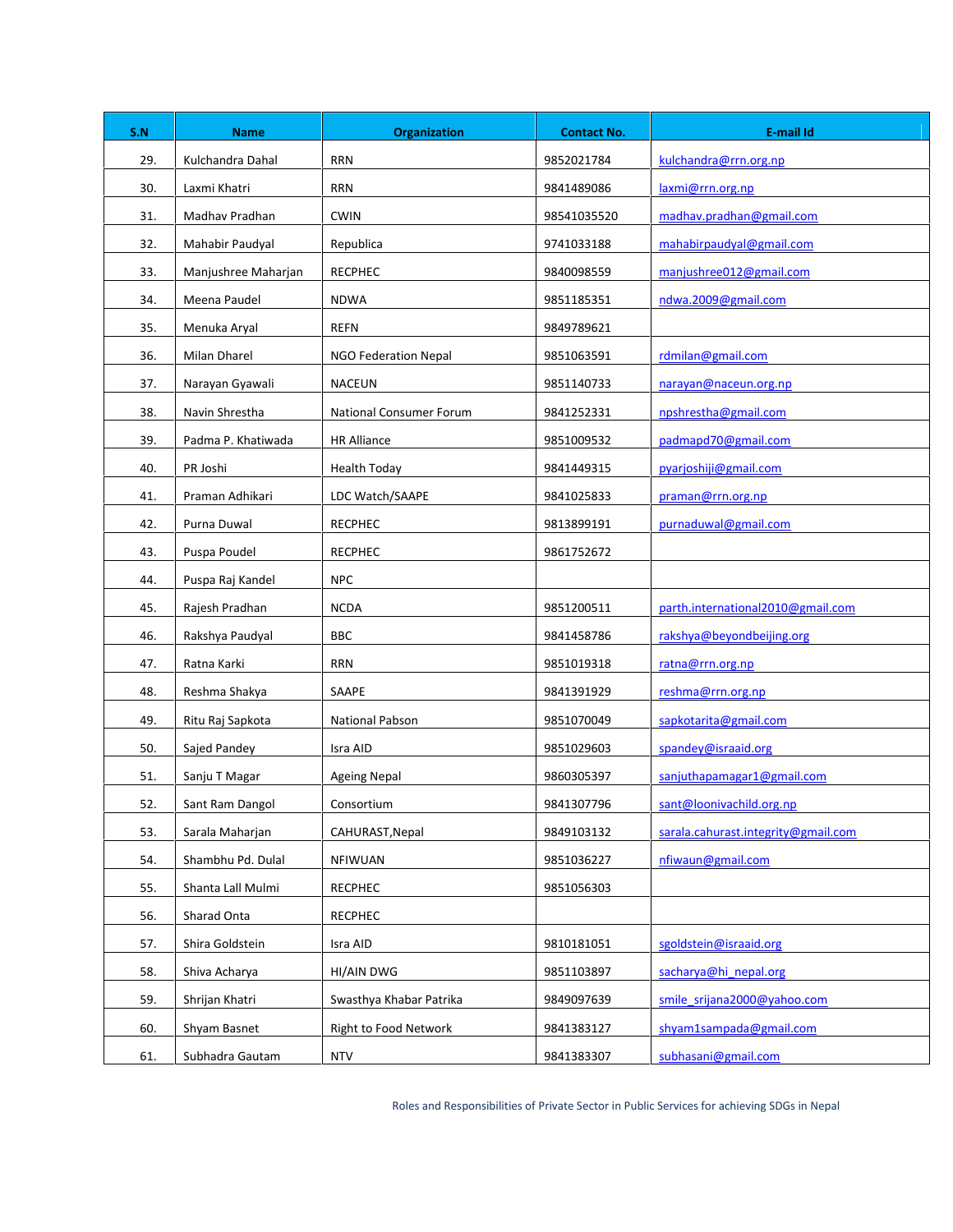| S.N | <b>Name</b>        | <b>Organization</b> | <b>Contact No.</b>       | E-mail Id                  |
|-----|--------------------|---------------------|--------------------------|----------------------------|
| 62. | Sushila Wagle      | <b>NFIWUAN</b>      | 9841520285               | susma56@gmail.com          |
| 63. | Tej Narayan Thakur | <b>NMHDA</b>        | 9851131418               | tej.nmhda@gmail.com        |
| 64. | Tina Gorkhali      | <b>RECPHEC</b>      | 9849381338               | tinagorkhalii@gmail.com    |
| 65. | Tripti Rai         | Water Aid           | $\overline{\phantom{a}}$ | wateraidnepal@wateraid.org |
| 66. | Uddhav Adhikari    | <b>NFGF Nepal</b>   | 9841298026               | uadhikari73@gmail.com      |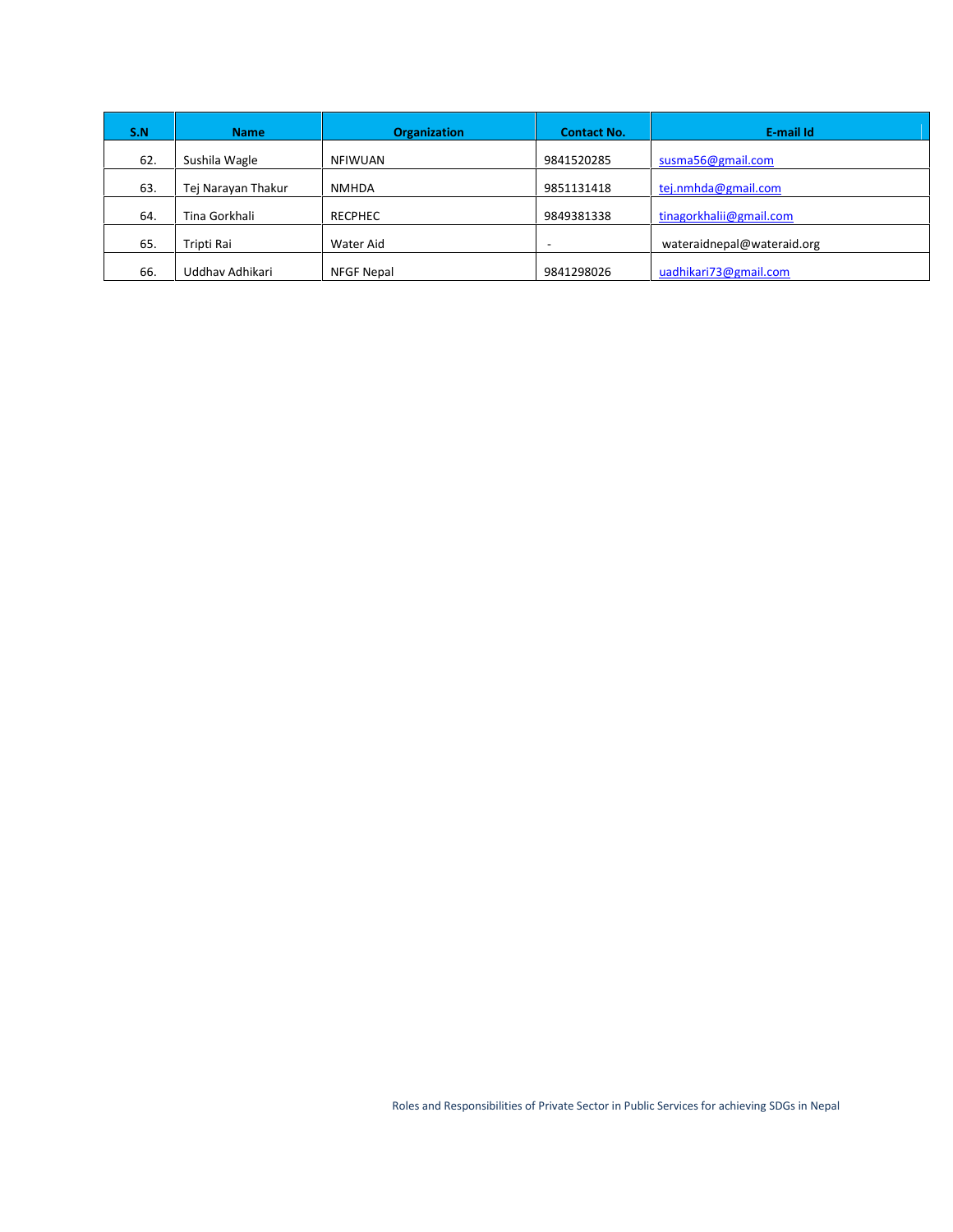# **Annex III:** *Photographs*





Mr. Gauri Pradhan, Global Coordinator, LDC Watch presenting key-note speech



Chief Guest, Guest Speaker and Organisers in the Opening Session Chief Guest Hon'ble Prof. Dr. Pushpa Kadel, Vice-Chairman, National Planning Commission giving Remarks



Ms. Tripi Rai, Country Director, Water Aid Nepal presenting her opinion during National Consultation



Mr. Shanta Lall Mulmi, Executive Director, RECPHEC welcoming and highlighting the objective of the Consultation



Ms. Rakshya Paudyal, Beyond Beijing Committee chairing the Panel Discussion Session

sponsibilities of